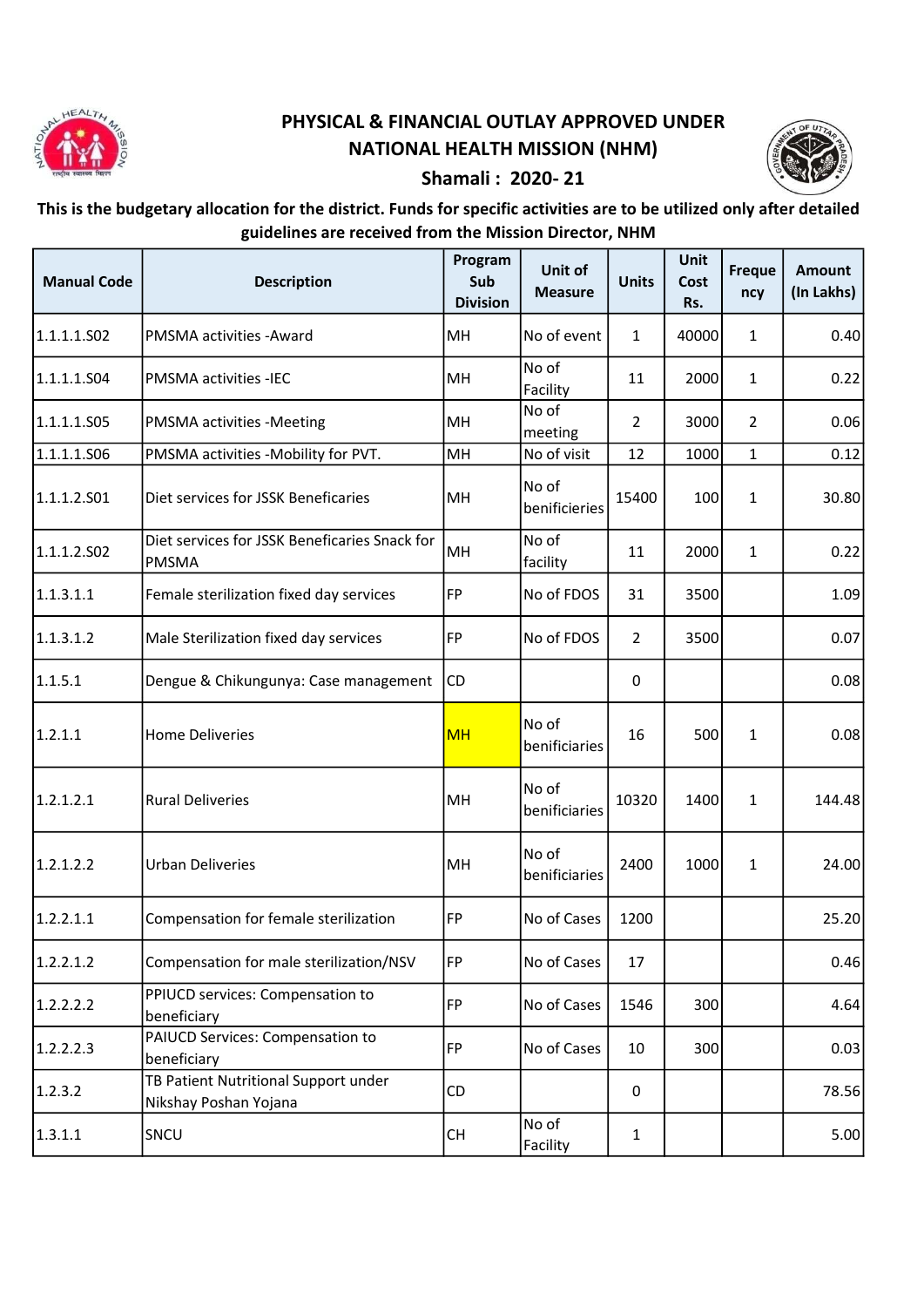| <b>Manual Code</b> | <b>Description</b>                                                                                                                                                                               | Program<br>Sub<br><b>Division</b> | Unit of<br><b>Measure</b>               | <b>Units</b> | <b>Unit</b><br>Cost<br>Rs. | <b>Freque</b><br>ncy | <b>Amount</b><br>(In Lakhs) |
|--------------------|--------------------------------------------------------------------------------------------------------------------------------------------------------------------------------------------------|-----------------------------------|-----------------------------------------|--------------|----------------------------|----------------------|-----------------------------|
| 1.3.1.2            | <b>NBSU</b>                                                                                                                                                                                      | <b>CH</b>                         | No of<br>Facility                       | $\mathbf{1}$ | 5000                       | 12                   | 0.60                        |
| 1.3.1.7.S02        | Phone and Internet Charges for DEIC<br>Manager                                                                                                                                                   | <b>RBSK</b>                       | no of DEIC<br>managers                  | 0            | 2000                       | $\mathbf{1}$         | 0.02                        |
| 1.3.1.8            | <b>District NCD Clinic</b>                                                                                                                                                                       |                                   |                                         | 0            |                            |                      | 1.00                        |
| 1.3.1.9            | CHC NCD Clinic: Mobility, Miscellaneous &<br>Contingencies                                                                                                                                       | <b>NCD</b>                        |                                         | 0            |                            |                      | 5.00                        |
| 1.3.2.4            | Consumables for computer including<br>provision for internet access for<br>strengthening RI                                                                                                      | RI                                | No.                                     | 0            | 1000                       | 12                   | 0.12                        |
| 1.3.2.6.S02        | IMEP Services- BMW- CHC/BPHC                                                                                                                                                                     | <b>IMEP</b>                       |                                         | 158          |                            |                      | 12.11                       |
| 1.3.2.6.503        | IMEP Services- BMW Block Level UPHC &<br><b>District Level UPHC</b>                                                                                                                              | <b>IMEP</b>                       |                                         | 6            |                            |                      | 0.46                        |
| 1.3.2.6.S10        | IMEP Services- Cleaning - CHC/BPHC                                                                                                                                                               | <b>IMEP</b>                       |                                         | 158          |                            |                      | 10.40                       |
| 1.3.2.6.513        | <b>IMEP Services-Cleaniness - Sub Centers</b>                                                                                                                                                    | <b>IMEP</b>                       |                                         | 128          |                            |                      | 7.68                        |
| 1.3.2.6.516        | POL for generator - CHC and BPHC                                                                                                                                                                 | <b>IMEP</b>                       |                                         | $\mathbf 0$  |                            |                      | 11.03                       |
| 2.2.1              | POL for Family Planning/Others                                                                                                                                                                   | FP                                | No of FDOS                              | 33           | 1000                       |                      | 0.33                        |
| 2.2.3              | Mobility support for RBSK Mobile health<br>team                                                                                                                                                  | <b>RBSK</b>                       | No of<br>vehicles                       | 10           | 33000                      | 12                   | 39.60                       |
| 2.2.4              | Support for RBSK: CUG connection per team<br>and rental                                                                                                                                          | <b>RBSK</b>                       | No of teams                             | 10           | 200                        | 12                   | 0.24                        |
| 2.3.1.1.2          | Monthly Village Health and Nutrition Days                                                                                                                                                        | R <sub>1</sub>                    | no of<br>sessions                       | 1608         | 100                        | $\mathbf{1}$         | 1.61                        |
| 2.3.1.9            | Focus on slum & underserved areas in urban<br>areas/alternative vaccinator for slums                                                                                                             | R1                                |                                         | 36           |                            |                      | 0.76                        |
| 2.3.1.10           | Mobility support for mobile health team/<br>TA/DA to vaccinators                                                                                                                                 | R <sub>1</sub>                    | No of<br>mobile<br>immunizati<br>on Van | $\pmb{0}$    | 33000                      |                      | 5.94                        |
| 2.3.2.3            | DMHP: Targeted interventions at<br>community level Activities & interventions<br>targeted at schools, colleges, workplaces,<br>out of school adolescents, urban slums and<br>suicide prevention. | <b>NCD</b>                        |                                         | 0            |                            |                      | 6.00                        |
| 2.3.2.5            | Tobacco Cessation Centre (TCC): Weekly<br>FGD with the tobacco users                                                                                                                             | <b>NCD</b>                        |                                         | 0            |                            |                      | 0.52                        |
| 2.3.3.2            | Screening and free spectacles to school<br>children                                                                                                                                              | <b>NCD</b>                        |                                         | $\pmb{0}$    |                            |                      | 2.10                        |
| 2.3.3.3            | Screening and free spectacles for near work<br>to Old Person                                                                                                                                     | <b>NCD</b>                        |                                         | 0            |                            |                      | 2.10                        |
| 2.3.3.4.1          | Coverage of Public School                                                                                                                                                                        | <b>NCD</b>                        |                                         | 0            |                            |                      | 0.67                        |
| 2.3.3.4.2          | Coverage of Pvt. School                                                                                                                                                                          | NCD                               |                                         | 0            |                            |                      | 2.00                        |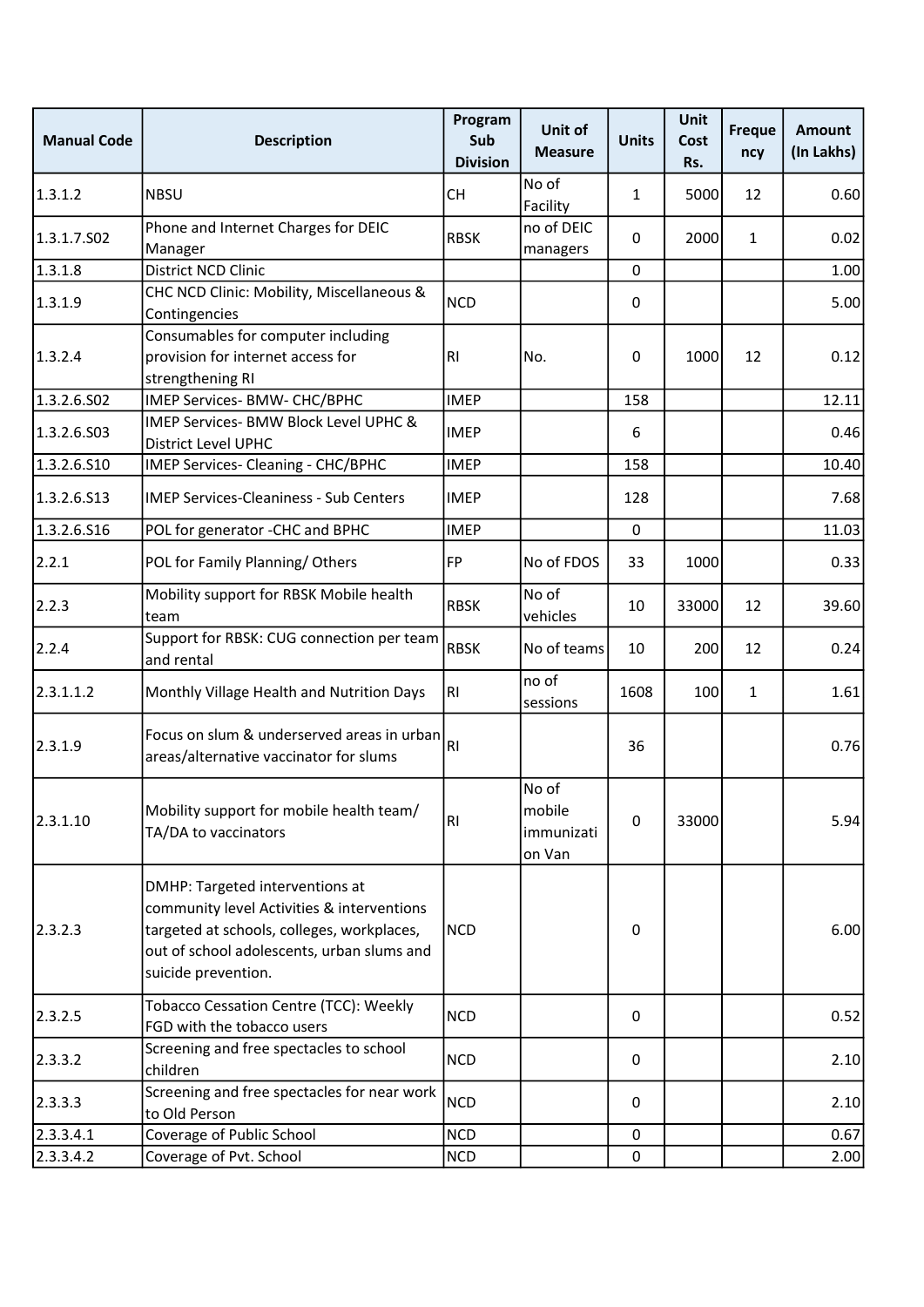| <b>Manual Code</b> | <b>Description</b>                                                                                                | Program<br>Sub<br><b>Division</b> | Unit of<br><b>Measure</b> | <b>Units</b> | <b>Unit</b><br>Cost<br>Rs. | <b>Freque</b><br>ncy | <b>Amount</b><br>(In Lakhs) |
|--------------------|-------------------------------------------------------------------------------------------------------------------|-----------------------------------|---------------------------|--------------|----------------------------|----------------------|-----------------------------|
| 2.3.3.4.3          | Coverage of Public School in other's school<br>programme                                                          | <b>NCD</b>                        |                           | 0            |                            |                      | 1.33                        |
| 2.3.3.4.4          | Coverage of Pvt. School in other's school<br>programme                                                            | <b>NCD</b>                        |                           | 0            |                            |                      | 1.00                        |
| 2.3.3.4.5          | Sensitization campaign for college students                                                                       | <b>NCD</b>                        |                           | 0            |                            |                      | 2.00                        |
| 3.1.1.1.1          | JSY Incentive to ASHA                                                                                             | <b>MH</b>                         | No of ASHA                | 8800         | 600                        | 1                    | 52.80                       |
| 3.1.1.1.2          | ASHA incentive under MAA programme @<br>Rs 100 per ASHA for quarterly mother's<br>meeting                         | <b>CH</b>                         | No of<br>meetings         | 742          | 100                        |                      | 1.48                        |
| 3.1.1.1.3.501      | Incentive for Home Based Newborn Care<br>programme Rural                                                          | <b>CH</b>                         | No of<br>newborn          | 18458        | 250                        | $\mathbf{1}$         | 46.15                       |
| 3.1.1.1.6          | Incentive for National Deworming Day for<br>mobilising out of school children                                     | <b>RKSK</b>                       | No of ASHA                | 2104         | 100                        | $\mathbf{1}$         | 2.10                        |
| 3.1.1.1.7          | Incentive for IDCF for prophylactic<br>distribution of ORS to family with under-five CH<br>children.              |                                   | No of ASHA                | 742          | 100                        | $\mathbf{1}$         | 0.74                        |
| 3.1.1.1.9          | National Iron Plus Incentive for mobilizing<br>children and/or ensuring compliance and<br>reporting (6-59 months) | <b>CH</b>                         | No of ASHA                | 742          | 50                         | $\mathbf{1}$         | 2.23                        |
| 3.1.1.1.11         | ASHA Incentive under Immunzation                                                                                  | R <sub>l</sub>                    | no of<br>children         | 29660        | 225                        | $\mathbf{1}$         | 66.74                       |
| 3.1.1.1.12         | Incentive to ASHA for Quaterly Visit Under<br><b>HBYC</b> program                                                 | <b>CH</b>                         | No of Child<br>/ 5 visits | 5621         | 250                        | $\mathbf{1}$         | 14.05                       |
| 3.1.1.1.13.503     | ASHA incentive for HRP identification and<br>follow up                                                            | MH                                | No of ASHA                | 500          | 300                        | $\mathbf{1}$         | 1.50                        |
| 3.1.1.2.4          | ASHA PPIUCD incentive for accompanying<br>the client for PPIUCD insertion                                         | <b>FP</b>                         |                           | 1546         | 150                        |                      | 2.32                        |
| 3.1.1.2.5          | ASHA PAIUCD incentive for accompanying<br>the client for PAIUCD insertion                                         | <b>FP</b>                         |                           | 10           | 150                        |                      | 0.02                        |
| 3.1.1.2.6.S01      | ASHA incentive under ESB scheme for<br>promoting spacing of births between 02<br>children                         | FP                                | No of Clints              | 656          | 500                        |                      | 3.28                        |
| 3.1.1.2.6.502      | ASHA incentive under ESB scheme for<br>promoting spacing of 02 years after<br>marriage                            | FP                                | No of Clints              | 656          | 500                        |                      | 3.28                        |
| 3.1.1.2.7          | ASHA incentive under ESB scheme for<br>promoting Adoption of Limiting Method<br>upto Two Children                 | <b>FP</b>                         | No of Clints              | 158          | 1000                       |                      | 1.58                        |
| 3.1.1.2.9.502      | Reimbursement of travel expenses for<br>accompanying a women to facility for<br>medical abortion                  | FP                                | No of Cases               | 30           | 225                        |                      | 0.07                        |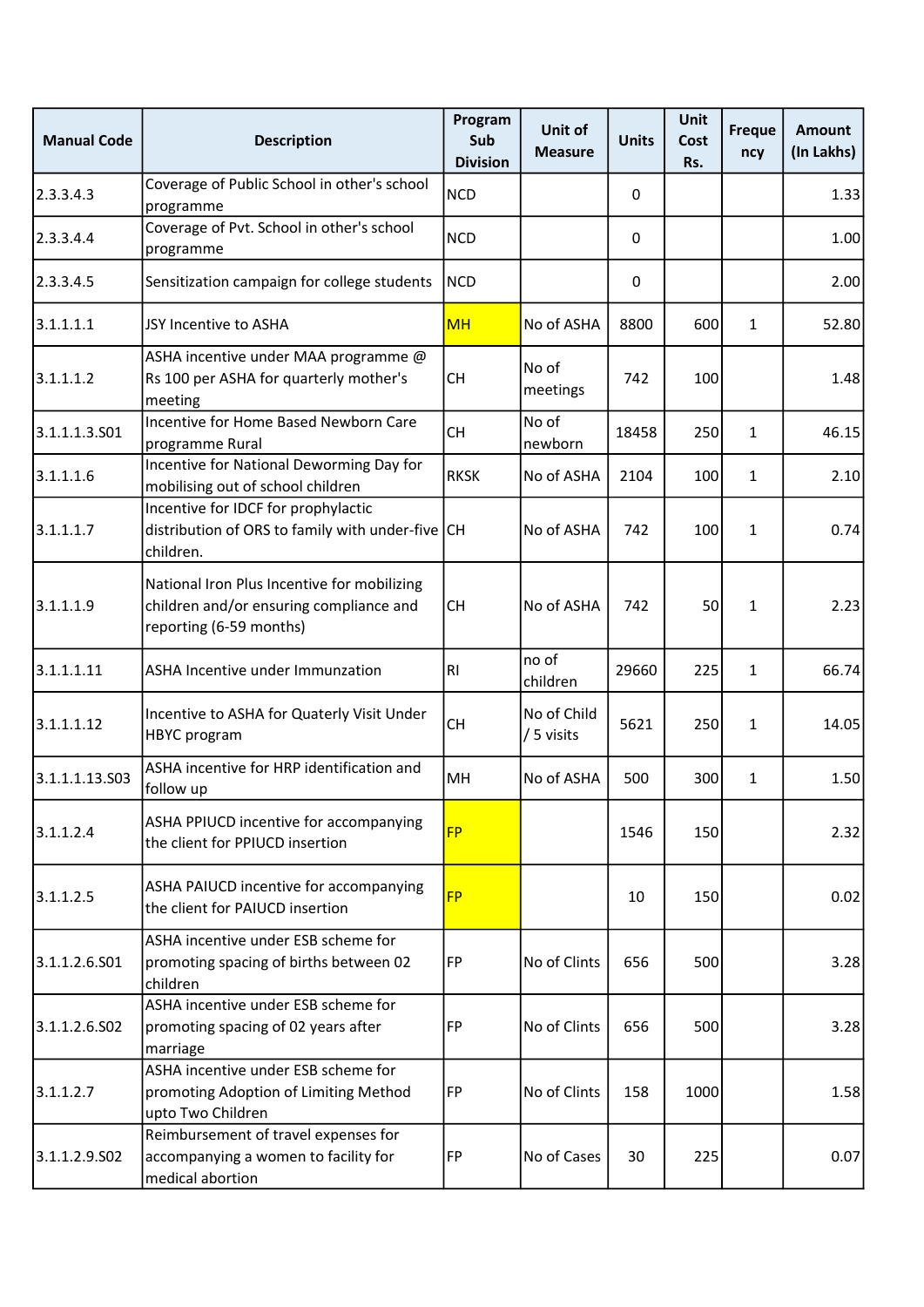| <b>Manual Code</b> | <b>Description</b>                                                                                          | Program<br>Sub<br><b>Division</b> | Unit of<br><b>Measure</b> | <b>Units</b> | <b>Unit</b><br>Cost<br>Rs. | <b>Freque</b><br>ncy | <b>Amount</b><br>(In Lakhs) |
|--------------------|-------------------------------------------------------------------------------------------------------------|-----------------------------------|---------------------------|--------------|----------------------------|----------------------|-----------------------------|
| 3.1.1.2.9.503      | Reimbursement of travel expenses for<br>accompanying a women to facility for<br>surgical abortion (MVA/EVA) | FP                                | No of Cases               | 30           | 150                        |                      | 0.05                        |
| 3.1.1.4.2          | ASHA Incentive for Dengue and<br>Chikungunya                                                                |                                   |                           | 0            |                            |                      | 9.45                        |
| 3.1.1.4.8.1        | ASHA incentive for detection of leprosy                                                                     |                                   |                           | 14           |                            |                      | 0.04                        |
| 3.1.1.4.8.2        | ASHA Incentive for PB (Treatment<br>completion)                                                             |                                   |                           | 8            |                            |                      | 0.03                        |
| 3.1.1.4.8.3        | <b>ASHA Incentive for MB (Treatment</b><br>completion)                                                      |                                   |                           | 6            |                            |                      | 0.04                        |
| 3.1.1.4.9          | ASHA Involvement under NLEP -<br>Sensitisation                                                              |                                   |                           | 300          |                            |                      | 0.30                        |
| 3.1.1.5.2.503      | ASHA Incentive Filling of CBAC forms Under<br><b>HWC</b>                                                    | <b>CP</b>                         |                           | 0            |                            |                      | 9.00                        |
| 3.1.1.5.2.504      | ASHA Incentive for Mobilising, Screening<br>and Follow Up Under HWC                                         | <b>CP</b>                         |                           | 0            |                            |                      | 9.00                        |
| 3.1.1.6.1          | ASHA incentives for routine activities                                                                      | <b>CP</b>                         |                           | 945          |                            |                      | 226.80                      |
| 3.1.1.6.3.S04      | Incentive to ASHA Facilitator                                                                               | <b>CP</b>                         |                           | 46           |                            |                      | 2.48                        |
| 3.1.1.6.3.S05      | Incentive to ASHA for Health Promotion Day CP                                                               |                                   |                           | 945          |                            |                      | 22.68                       |
| 3.1.1.6.3.506      | Incentive to ASHA under PMMVY                                                                               | <b>CP</b>                         |                           | 5670         |                            |                      | 5.67                        |
| 3.1.1.6.3.507      | Incentive to ASHA Facilitator for CBAC, HRP<br>and SAM Tracking                                             | <b>CP</b>                         |                           | 46           |                            |                      | 6.90                        |
| 3.1.2.8.502        | Training under HBYC TOT at District Level &<br><b>Block Level Training</b>                                  | <b>CH</b>                         | No of Batch               | 68           |                            |                      | 30.45                       |
| 3.1.3.1            | Supervision costs by ASHA facilitators(12<br>months)                                                        | <b>CP</b>                         |                           | 46           |                            |                      | 33.12                       |
| 3.1.3.2            | Support provisions to ASHA (Uniform)                                                                        | <b>CP</b>                         |                           | 991          |                            |                      | 5.95                        |
| 3.1.3.3            | Awards to ASHA's/Link workers                                                                               | CP                                |                           | 0            |                            |                      | 3.20                        |
| 3.1.3.4            | Mobilization of children through ASHA or<br>other mobilizers                                                | <b>RI</b>                         | No of<br>session          | 12864        | 150                        | 1                    | 19.30                       |
| 3.1.3.5.501        | Incentive for other link workers for<br>Prepration of Due List of Childrens to be<br>immunized              | R1                                | No of<br>session          | 2364         | 100                        | $\mathbf{1}$         | 2.36                        |
| 3.2.3.1.1          | Treatment Supporter Honorarium (Rs 1000)                                                                    |                                   |                           | 0            |                            |                      | 15.71                       |
| 3.2.3.1.2          | Treatment Supporter Honorarium (Rs 5000)                                                                    |                                   |                           | 0            |                            |                      | 2.39                        |
| 3.2.3.1.3          | Incentive for informant (Rs 500)                                                                            |                                   |                           | $\mathbf 0$  |                            |                      | 1.76                        |
| 3.2.3.4.501        | Incentive for community<br>volunteers/supervisors /LT etc undertaking<br><b>ACF</b>                         |                                   |                           | 0            |                            |                      | 18.68                       |
| 3.2.5.2.1          | Dengue & Chikungunya: Vector Control,<br>environmental management & fogging<br>machine                      |                                   |                           | 0            |                            |                      | 2.13                        |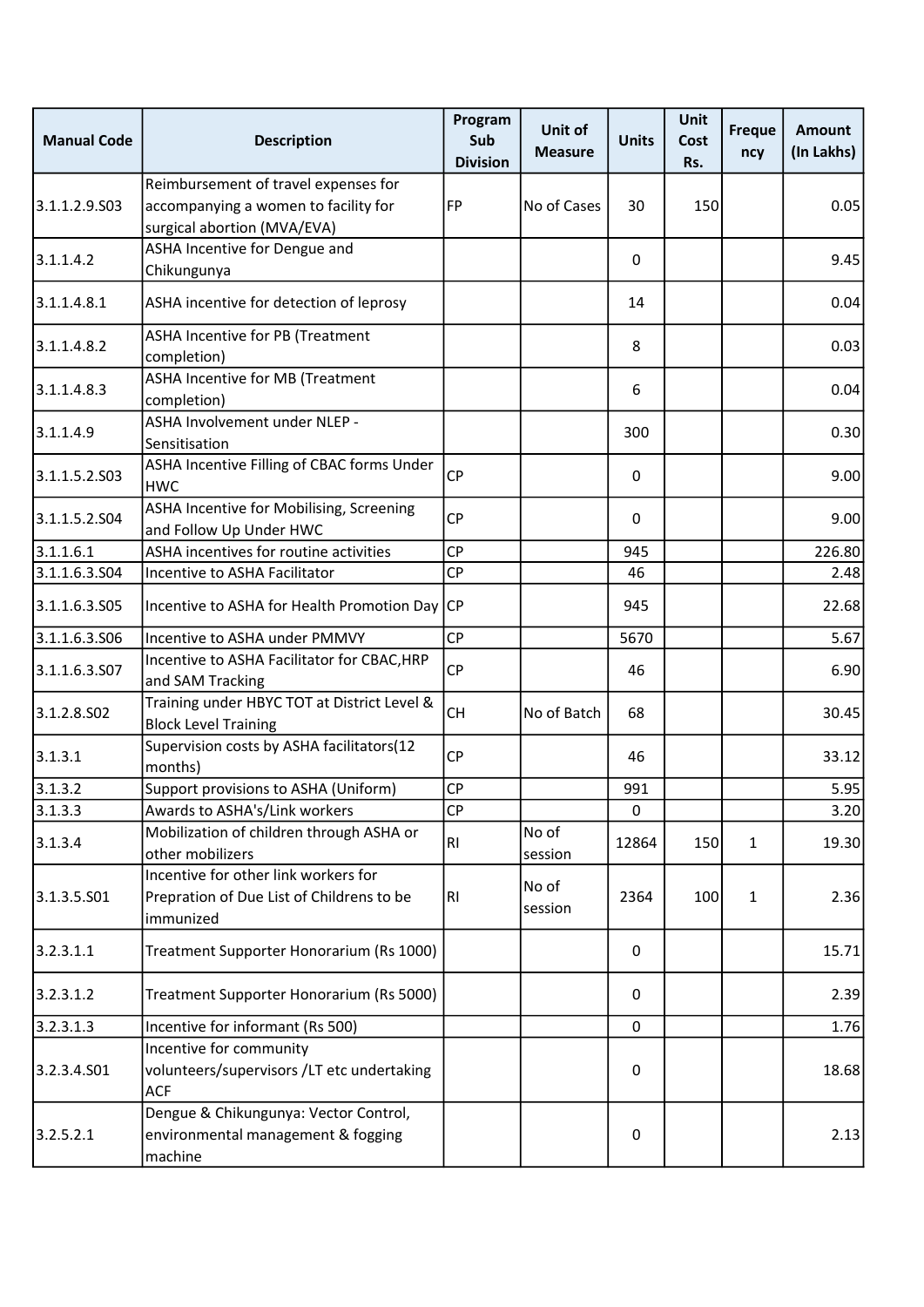| <b>Manual Code</b> | <b>Description</b>                                                                                                          | Program<br>Sub<br><b>Division</b> | Unit of<br><b>Measure</b>     | <b>Units</b>   | <b>Unit</b><br>Cost<br>Rs. | <b>Freque</b><br>ncy | <b>Amount</b><br>(In Lakhs) |
|--------------------|-----------------------------------------------------------------------------------------------------------------------------|-----------------------------------|-------------------------------|----------------|----------------------------|----------------------|-----------------------------|
| 3.3.3.2            | Training of PRI's representatives/ Police<br>personnel/ Teachers/ Transport personnel/<br>NGO personnel/ other stakeholders |                                   |                               | 0              |                            |                      | 0.30                        |
| 3.3.4.501          | <b>AAA Platform</b>                                                                                                         |                                   |                               | 1925           |                            |                      | 8.66                        |
| 4.1.3              | <b>Community Health Centers</b>                                                                                             | <b>CP</b>                         |                               | 7              |                            |                      | 17.50                       |
| 4.1.4              | <b>Primary Health Centers</b>                                                                                               | <b>CP</b>                         |                               | 23             |                            |                      | 20.13                       |
| 4.1.5              | Sub Centers                                                                                                                 | <b>CP</b>                         |                               | 122            |                            |                      | 14.64                       |
| 4.1.6              | Village Health Sanitation & Nutrition<br>Committee                                                                          | <b>CP</b>                         |                               | 277            |                            |                      | 16.62                       |
| 4.1.7.501          | H&WC Additional Untied Grant-SC                                                                                             | <b>CP</b>                         |                               | 0              |                            |                      | 15.60                       |
| 4.1.7.502          | H&WC Additional Untied Grant-PHC                                                                                            | <b>CP</b>                         |                               | 0              |                            |                      | 9.50                        |
| 5.1.1.1.7.S02      | One time establishment cost MNCU                                                                                            | <b>CH</b>                         | No of<br>Facility             | 1              |                            |                      | 11.09                       |
| 5.1.1.1.7.S03      | One time establishment cost of SNCU                                                                                         | <b>CH</b>                         | No of SNCU                    | $\mathbf{1}$   | $2E + 06$                  | $\mathbf{1}$         | 16.00                       |
| 5.1.1.2.8          | Infrastructure strengthening of SC to H&WC CP                                                                               |                                   |                               | 0              |                            |                      | 112.00                      |
| 5.3.3              | Blood bank/ Blood storage/ Day care centre<br>for hemoglobinopathies                                                        | BLOOD<br><b>CELL</b>              |                               | 0              |                            |                      | 0.50                        |
| 5.3.9              | Safety Pits                                                                                                                 | R <sub>1</sub>                    | No.                           | $\mathbf{1}$   | 6000                       | $\mathbf{1}$         | 0.06                        |
| 5.3.14             | Civil Works under RNTCP                                                                                                     | CD                                |                               | 0              |                            |                      | 0.72                        |
| 6.1.1.1.1          | MVA / EVA for Safe Abortion services                                                                                        | FP/CAC                            | No of MVA/<br><b>EVA kits</b> | 20             | 3000                       |                      | 0.60                        |
| 6.1.1.2.3 S01      | Procurement Of Equipment for Skill Lab<br>Under SAANS at District Level                                                     | <b>CH</b>                         | No of<br>Equipment            | 1              |                            |                      | 2.50                        |
| 6.1.1.2.3.502      | Procurement Of Hand held Pulse Oximeter<br>and nebulizer under SAANS at District Level                                      | <b>CH</b>                         | No of<br>Equipment            | 28             |                            |                      | 2.52                        |
| 6.1.1.2.4.S02      | Procurement of Equipment for MNCU                                                                                           | <b>CH</b>                         | No of<br>Equipment            | 1              |                            |                      | 3.80                        |
| 6.1.1.2.4.503      | Procurement of equipment for SNCU (New)                                                                                     | <b>ICH</b>                        | No of<br>Equipment            | 1              | $3E + 06$                  | $\mathbf{1}$         | 25.00                       |
| 6.1.1.3.1          | <b>NSV</b> kits                                                                                                             | <b>FP</b>                         |                               | $\overline{2}$ | 1000                       |                      | 0.02                        |
| 6.1.1.3.5          | PPIUCD forceps                                                                                                              | FP                                | No of Kallys<br>forceps       | 5              | 1000                       |                      | 0.05                        |
| 6.1.1.5.1          | Equipment for Mobile health teams                                                                                           | <b>RBSK</b>                       | No of teams                   | 10             | 5000                       | $\mathbf{1}$         | 0.50                        |
| 6.1.1.17.1         | Equipments                                                                                                                  |                                   |                               | 0              |                            |                      | 0.05                        |
| 6.1.1.18.1         | Procurement of Equipment                                                                                                    |                                   |                               | 0              |                            |                      | 1.50                        |
| 6.1.1.19.3         | Grant-in-aid for Vision Centre (PHC) (Govt.)                                                                                |                                   |                               | 0              |                            |                      | 1.00                        |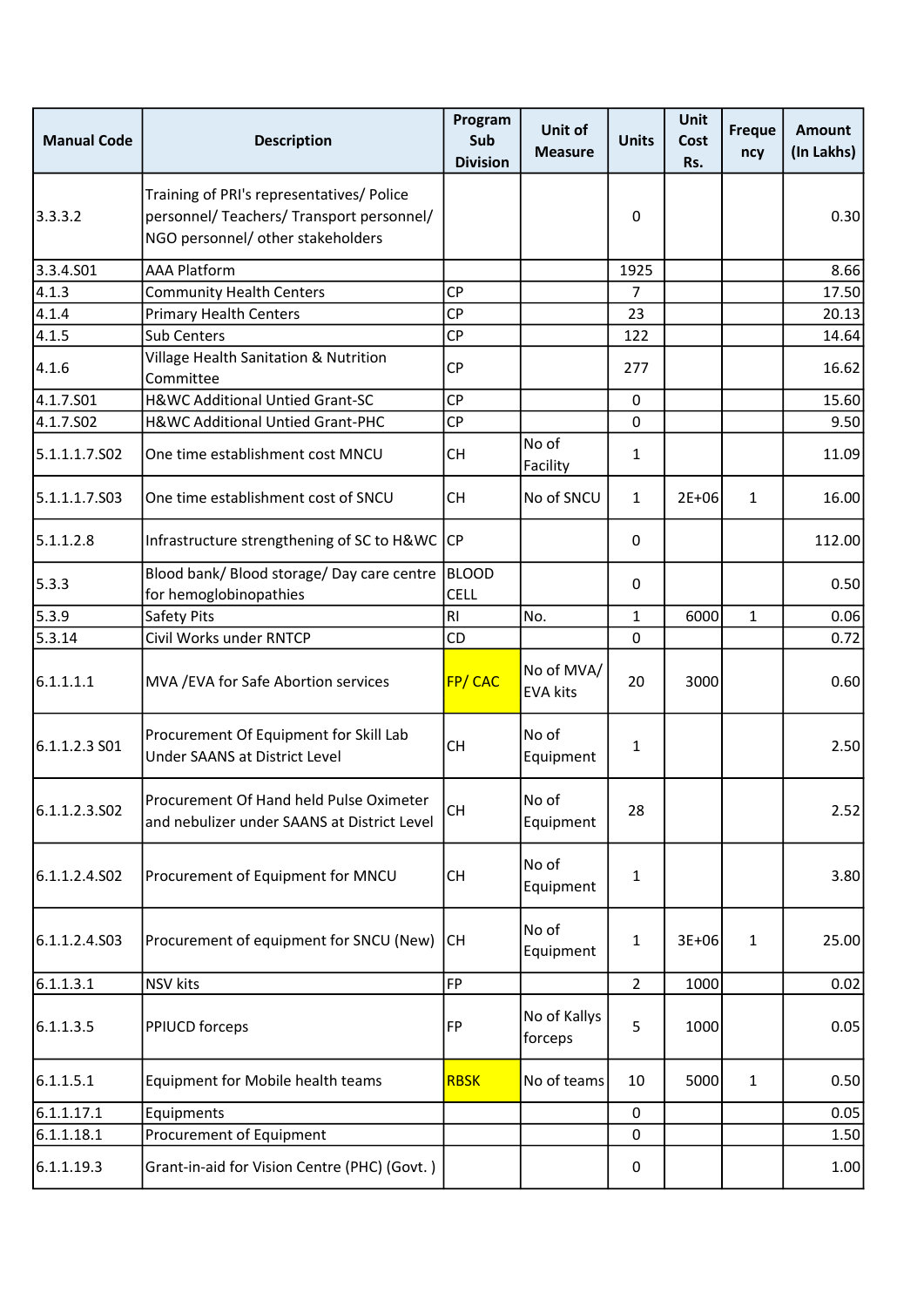| <b>Manual Code</b> | <b>Description</b>                                                                             | Program<br>Sub<br><b>Division</b> | Unit of<br><b>Measure</b> | <b>Units</b> | Unit<br>Cost<br>Rs. | <b>Freque</b><br>ncy | <b>Amount</b><br>(In Lakhs) |
|--------------------|------------------------------------------------------------------------------------------------|-----------------------------------|---------------------------|--------------|---------------------|----------------------|-----------------------------|
| 6.1.1.21.4         | Non-recurring GIA: Machinery & Equipment<br>for CHC                                            |                                   |                           | 0            |                     |                      | 2.50                        |
| 6.1.2.3.1          | <b>MCR</b>                                                                                     |                                   |                           | 100          |                     |                      | 0.40                        |
| 6.1.2.3.2          | Aids/Appliance                                                                                 |                                   |                           | 0            |                     |                      | 0.17                        |
| 6.1.2.5.1          | Tablets; software for H&WC and ANM/<br><b>MPW</b>                                              | <b>CP</b>                         |                           | 0            |                     |                      | 0.95                        |
| 6.1.3.1.3          | <b>Equipment Maintenance</b>                                                                   |                                   |                           | 0            |                     |                      | 1.41                        |
| 6.2.1.2            | Drugs for Safe Abortion (MMA)                                                                  | FP/CAC                            | No of<br><b>Tablets</b>   | 300          |                     |                      | 0.04                        |
| 6.2.1.7.5.S01      | Drugs & Consumables Normal Delivery L1<br>Facility                                             | MH                                | No of<br>benificieries    | 500          | 100                 |                      | 0.10                        |
| 6.2.1.7.5.S02      | Drugs & Consumables Normal Delivery L2<br>Facility                                             | MH                                | No of<br>benificieries    | 11500        | 200                 | $\mathbf{1}$         | 4.60                        |
| 6.2.1.7.5.503      | Drugs & Consumables Normal Delivery L3<br>Facility                                             | MH                                | No of<br>benificieries    | 3900         | 300                 | $\mathbf{1}$         | 3.12                        |
| 6.2.1.7.5.508      | Drugs & Consumables Safe Dilivery Kit for<br>HIV infected Pregnant Women                       | <b>MH</b>                         | No of<br>benificieries    | 20           | 1500                | $\mathbf{1}$         | 0.30                        |
| 6.2.2.9            | AEFI kit under RI Program                                                                      | R <sub>l</sub>                    | No.                       | 30           | 200                 | $\mathbf{1}$         | 0.06                        |
| 6.2.5.1            | Medicine for Mobile health team                                                                | <b>RBSK</b>                       | No of teams               | 10           | 5000                | $\mathbf{1}$         | 0.50                        |
| 6.2.6.4            | Replenishment of ASHA HBNC kits                                                                | <b>CP</b>                         |                           | 860          |                     |                      | 1.29                        |
| 6.2.8.1            | Red/Black plastic bags et                                                                      | RI                                | No of<br>session          | 16080        | 10                  | $\mathbf{1}$         | 1.61                        |
| 6.2.8.2            | Bleach/Hypochlorite solution/ Twin bucket<br>and hub cutter                                    | R <sub>l</sub>                    |                           | 8            |                     |                      | 0.12                        |
| 6.2.9.1            | AYUSH drugs for DH / CHC / PHC                                                                 | <b>AYUSH</b>                      |                           | 9            |                     |                      | 4.50                        |
| 6.2.12.1           | Chloroquine phosphate tablets                                                                  |                                   |                           | 0            |                     |                      | 0.15                        |
| 6.2.12.2           | Primaquine tablets 2.5 mg                                                                      |                                   |                           | 0            |                     |                      | 0.08                        |
| 6.2.12.3           | Primaquine tablets 7.5 mg                                                                      |                                   |                           | 0            |                     |                      | 0.15                        |
| 6.2.13.1           | Supportive drugs, lab. Reagents                                                                |                                   |                           | 0            |                     |                      | 0.68                        |
| 6.2.14.1           | <b>Laboratory Materials</b>                                                                    |                                   |                           | 0            |                     |                      | 9.11                        |
| 6.2.14.2           | Procurement of Drugs                                                                           |                                   |                           | 0            |                     |                      | 4.71                        |
| 6.2.15.1           | Assistance for<br>consumables/drugs/medicines to the<br>Govt./District Hospital for Cat sx etc | <b>NCD</b>                        |                           | 0            |                     |                      | 6.17                        |
| 6.2.18.1           | Procurement of medicine & consumables<br>for TCC under NTCP                                    |                                   |                           | 0            |                     |                      | 2.00                        |
| 6.2.19.1           | Drugs & supplies for District NCD Clinic                                                       |                                   |                           | 0            |                     |                      | 12.00                       |
| 6.2.19.3           | Drugs & supplies for CHC NCD Clinic                                                            |                                   |                           | 0            |                     |                      | 10.00                       |
| 6.2.19.4           | Drugs & supplies for PHC level                                                                 |                                   |                           | 0            |                     |                      | 7.75                        |
| 6.2.19.5           | Drugs & supplies for Sub-Centre level                                                          |                                   |                           | 0            |                     |                      | 16.25                       |
| 6.2.22.1           | Cost of Lab recurring expences for H & WC                                                      | <b>CP</b>                         |                           | 0            |                     |                      | 21.30                       |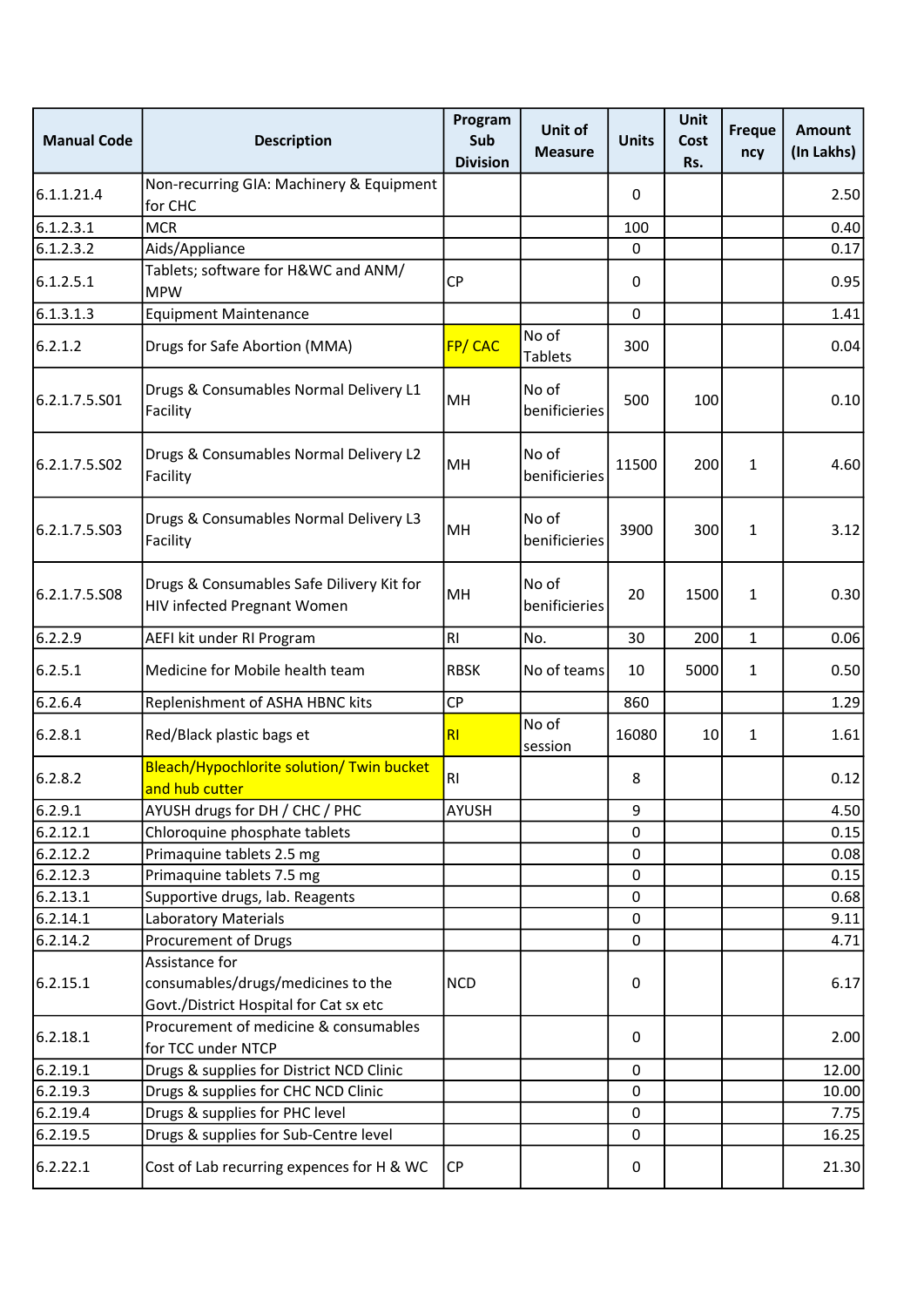| <b>Manual Code</b>    | <b>Description</b>                                                                     | Program<br>Sub<br><b>Division</b> | Unit of<br><b>Measure</b> | <b>Units</b>   | Unit<br>Cost<br>Rs. | <b>Freque</b><br>ncy | <b>Amount</b><br>(In Lakhs) |
|-----------------------|----------------------------------------------------------------------------------------|-----------------------------------|---------------------------|----------------|---------------------|----------------------|-----------------------------|
| 6.4.3.S01             | Free Diagnostics for Pregnant women under<br>JSSK - USG on PPP for PMSMA               | MH                                | No of USG                 | 1100           | 300                 | $\mathbf{1}$         | 3.30                        |
| 6.4.3.SO <sub>2</sub> | Free Diagnostics for Pregnant women under<br>JSSK- AVD for for HIV & Syphilis at VHNDs | MH                                | No of AVD                 | 125            | 25                  | $\mathbf{1}$         | 3.25                        |
| 6.4.3.S03             | Free Diagnostics for Pregnant women under<br><b>JSSK-MH</b>                            | <b>MH</b>                         | No of<br>benificieries    | 32500          | 200                 | $\mathbf{1}$         | 10.40                       |
| 7.5.2                 | Any Other                                                                              |                                   |                           | $\mathbf{0}$   |                     |                      | 3.14                        |
| 8.1.1.1               | <b>ANMs</b>                                                                            | MH                                |                           | 98             |                     |                      | 205.90                      |
| 8.1.1.2.505           | <b>Staff Nurses-MH</b>                                                                 | MH                                |                           | 30             |                     |                      | 88.19                       |
| 8.1.1.2.511           | Staff Nurse - HWC                                                                      | <b>CP</b>                         |                           | 0              |                     |                      | 39.54                       |
| 8.1.1.5.504           | Laboratory Technicians - RNTCP                                                         |                                   |                           | 0              |                     |                      | 30.31                       |
| 8.1.1.6.S05           | OT Technician                                                                          | <b>MH</b>                         |                           | $\mathbf{1}$   |                     |                      | 2.52                        |
| 8.1.1.12              | Others (Para Medical Worker)-NLEP                                                      | <b>CD</b>                         |                           | $\mathbf 0$    |                     |                      | 2.81                        |
| 8.1.2.1.504           | <b>Obstetricians and Gynaecologists -MH</b>                                            | MH                                |                           | $\overline{2}$ |                     |                      | 21.60                       |
| 8.1.2.3.505           | Anaesthetists - MH                                                                     | MH                                |                           | $\mathbf{1}$   |                     |                      | 7.20                        |
|                       | FRU Operationalization for Gynae &                                                     |                                   |                           |                |                     |                      |                             |
| 8.1.3.10.S01          | anesthetist specialist on call from govt                                               | MH                                | No of C-                  | $\overline{2}$ | 3000                | $\mathbf{1}$         | 0.06                        |
|                       | sector                                                                                 |                                   | section                   |                |                     |                      |                             |
|                       | <b>FRU Operationalization Gynecologists</b>                                            |                                   | No of C-                  |                |                     |                      |                             |
| 8.1.3.10.S02          | specialist on call from pvt sector                                                     | MH                                | section                   | $\mathbf{1}$   | 4500                | $\mathbf{1}$         | 0.05                        |
| 8.1.3.10.S03          | FRU Operationalization anesthetist                                                     | MH                                | No of C-                  | $\mathbf{1}$   | 3000                | $\mathbf{1}$         | 0.03                        |
|                       | specialist on call for from pvt sector                                                 |                                   | section                   |                |                     |                      |                             |
| 8.1.4.1.501           | Dental Surgeons- DH & CHC                                                              |                                   |                           | 1              |                     |                      | 6.74                        |
| 8.1.5.503             | <b>Medical Officers -MH</b>                                                            | MH                                |                           | $\mathbf{1}$   |                     |                      | 3.90                        |
| 8.1.6.1               | <b>AYUSH MOs</b>                                                                       | <b>AYUSH</b>                      |                           | 9              |                     |                      | 44.03                       |
| 8.1.6.2               | Pharmacist - AYUSH                                                                     | <b>AYUSH</b>                      |                           | 3              |                     |                      | 4.75                        |
| 8.1.7.1.1             | <b>MOs-AYUSH</b>                                                                       | <b>RBSK</b>                       |                           | 16             |                     |                      | 59.26                       |
| 8.1.7.1.2.501         | MOs-MBBS                                                                               | <b>RBSK</b>                       |                           | $\mathbf{1}$   |                     |                      | 6.99                        |
| 8.1.7.1.2.S02         | MOs-Dental MO/ BDS                                                                     | <b>RBSK</b>                       |                           | 3              |                     |                      | 20.39                       |
| 8.1.7.1.3             | <b>Staff Nurse</b>                                                                     | <b>RBSK</b>                       |                           | 6              |                     |                      | 19.22                       |
| 8.1.7.1.4             | ANM                                                                                    | <b>RBSK</b>                       |                           | 4              |                     |                      | 2.83                        |
| 8.1.7.1.5.S01         | Para Medical Worker                                                                    | <b>RBSK</b>                       |                           | 10             |                     |                      | 23.07                       |
| 8.1.9.3.502           | Staff Nurse -NBSU                                                                      | <b>CH</b>                         |                           | 3              |                     |                      | 8.70                        |
| 8.1.12.1              | Mid-level Service Provider                                                             | <b>CP</b>                         |                           | $\mathbf 0$    |                     |                      | 78.78                       |
| 8.1.12.2              | Performance incentive for Mid-level service                                            | <b>CP</b>                         |                           | 0              |                     |                      | 69.30                       |
|                       | providers                                                                              |                                   |                           |                |                     |                      |                             |
| 8.1.13.1.503          | Counsellor -RMNCHA-FW                                                                  | <b>FP</b>                         | No of<br>Councelor        | $\mathbf{1}$   |                     |                      | 2.05                        |
| 8.1.13.10             | TBHV-CD-RNTCP                                                                          | CD                                |                           | 0              |                     |                      | 9.57                        |
| 8.1.13.22.S07         | Rogi Sahayata Kendra Manager                                                           | QA                                |                           | 1              |                     |                      | 2.68                        |
| 8.1.13.22.513         | Rogi Sahayata Kendra Operator                                                          | QA                                |                           | $\mathbf{1}$   |                     |                      | 1.52                        |
| 8.1.16.2.501          | <b>Cold Chain Handlers</b>                                                             | R <sub>l</sub>                    |                           | 0              |                     |                      | 2.77                        |
| 8.1.16.6.S02          | Data Entry Operator CD-RCP                                                             | CD                                |                           | $\mathbf 0$    |                     |                      | 0.25                        |
| 8.4.7                 | Incentive to provider for PPIUCD services<br>@Rs 150 per PPIUCD insertion              | FP                                | No of Clints              | 1546           | 150                 |                      | 2.32                        |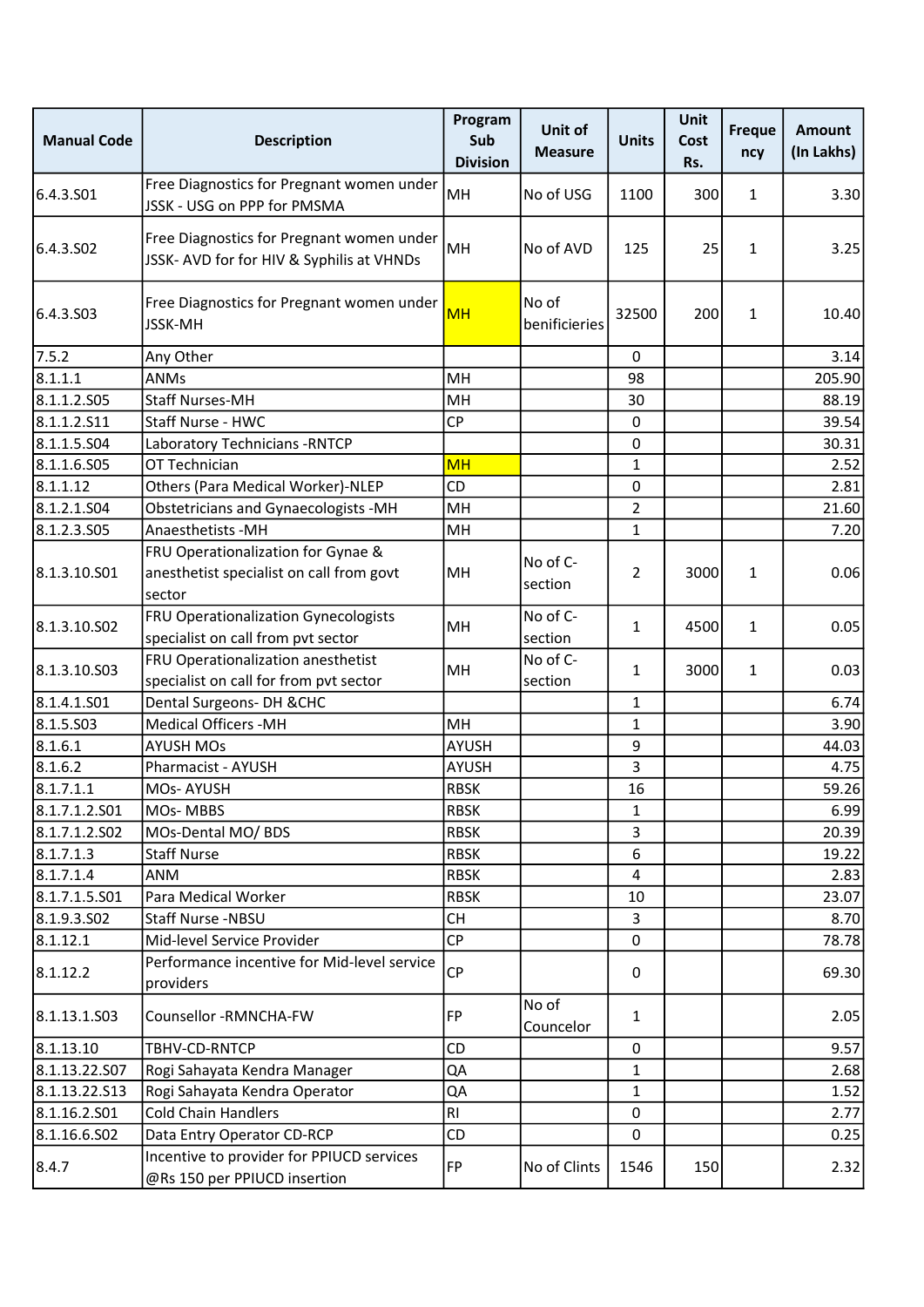| <b>Manual Code</b> | <b>Description</b>                                                                            | Program<br>Sub<br><b>Division</b> | Unit of<br><b>Measure</b> | <b>Units</b>   | Unit<br>Cost<br>Rs. | <b>Freque</b><br>ncy | <b>Amount</b><br>(In Lakhs) |
|--------------------|-----------------------------------------------------------------------------------------------|-----------------------------------|---------------------------|----------------|---------------------|----------------------|-----------------------------|
| 8.4.8              | Incentive to provider for PAIUCD Services<br>@Rs 150 per PAIUCD insertion                     | <b>FP</b>                         | No of Clints              | 10             | 150                 |                      | 0.02                        |
| 8.4.9              | Team based incentives for Health &<br>Wellness Centers (H&WC Sub Center)                      | <b>CP</b>                         |                           | 0              |                     |                      | 50.82                       |
| 8.4.10             | Team based incentives for Health &<br>Wellness Centers (H&WC PHC)                             | <b>CP</b>                         |                           | 0              |                     |                      | 25.84                       |
| 8.4.12.S01         | HRP identification and follow up for ANM                                                      | MH                                | No of HRP                 | 500            | 200                 | 1                    | 1.00                        |
| 8.4.12.503         | Performance based Incentives to RMNCHA<br><b>Counselors in Family Planning</b>                | <b>FP</b>                         | No of Clints              | 141            | 50                  |                      | 0.07                        |
| 8.4.12.504         | RI Cold chain handlers incentive                                                              | R <sub>l</sub>                    | <b>No</b>                 | $\overline{7}$ | 2400                | 12                   | 2.02                        |
| 9.1.6.1            | Development/ translation and duplication of<br>training materials                             | <b>CH</b>                         | No of<br>Module           | 340            | 100                 | $\mathbf{1}$         | 0.34                        |
| 9.2.3.S03          | Incentive for Program Coordination to (HoD<br>OBG/Principal)                                  | MH                                |                           | 0              |                     |                      |                             |
| 9.5.2.2.S01        | <b>State and District Lanch of SAANS</b>                                                      | <b>CH</b>                         | No.                       | 1              |                     |                      | 0.50                        |
| 9.5.2.2.S02        | State and District Planning and Review<br>Meeting of SAANS                                    | <b>CH</b>                         | No.                       | 1              |                     |                      | 0.20                        |
| 9.5.2.19           | Orientation on National Deworming Day                                                         | <b>RKSK</b>                       |                           | $\overline{2}$ |                     |                      | 1.35                        |
| 9.5.2.24.S02       | <b>District Training of SAANS</b>                                                             | СH                                |                           | 6              |                     |                      | 1.99                        |
| 9.5.2.25.S01       | One day Orientation Training for IDCF                                                         | <b>CH</b>                         | No of<br>district         | $\mathbf{1}$   | 150000              | $\mathbf{1}$         | 1.50                        |
| 9.5.3.1.S03        | District Level One Day Orientation of newly<br>recruited ANM/SN ON Family Planning<br>Schemes | FP                                | No of<br><b>Meetings</b>  | 1              | 3000                |                      | 0.03                        |
| 9.5.3.2.S02        | <b>District Level Dissemination Workshop</b>                                                  | FP                                | No of<br>workshops        | 1              | 10000               |                      | 0.10                        |
| 9.5.3.23           | Training of AYUSH doctors (Injectible<br><b>Contraceptive Trainings)</b>                      | <b>FP</b>                         | No of<br><b>Batches</b>   | $\mathbf{1}$   | 22800               |                      | 0.23                        |
| 9.5.3.24           | Training of Nurses (Staff Nurse/LHV/ANM)<br>(Injectible Contraceptive Trainings)              | FP                                | No of<br><b>Batches</b>   | 5              | 35800               |                      | 1.79                        |
| 9.5.4.10           | <b>WIFS trainings (Block)</b>                                                                 | <b>RKSK</b>                       | No of Batch               | 6              | 3000                | $\mathbf{1}$         | 0.18                        |
| 9.5.4.13.3         | Any other (please specify) Anemia Free<br>Adolcent event at Inter Collages                    | <b>RKSK</b>                       | No of event               | 12             | 5000                | $\mathbf{1}$         | 0.60                        |
| 9.5.5.1            | RBSK Training - Training of Mobile health<br>team - technical and managerial (5 days)         | <b>RBSK</b>                       | No of batch               | $\mathbf{1}$   | 15450               | $\mathbf{1}$         | 0.15                        |
| 9.5.10.1.S01       | Training under Immunisation-Data Handler                                                      | RI                                |                           | 0              |                     |                      | 0.03                        |
| 9.5.10.1.S04       | Training under Immunisation-CCH                                                               | RI                                |                           | 0              |                     |                      | 0.27                        |
| 9.5.12.1           | Training / Capacity Building (Malaria)                                                        | CD                                |                           | 0              |                     |                      | 0.28                        |
| 9.5.14.1           | <b>Trainings under RNTCP</b>                                                                  | CD                                |                           | 0              |                     |                      | 1.57                        |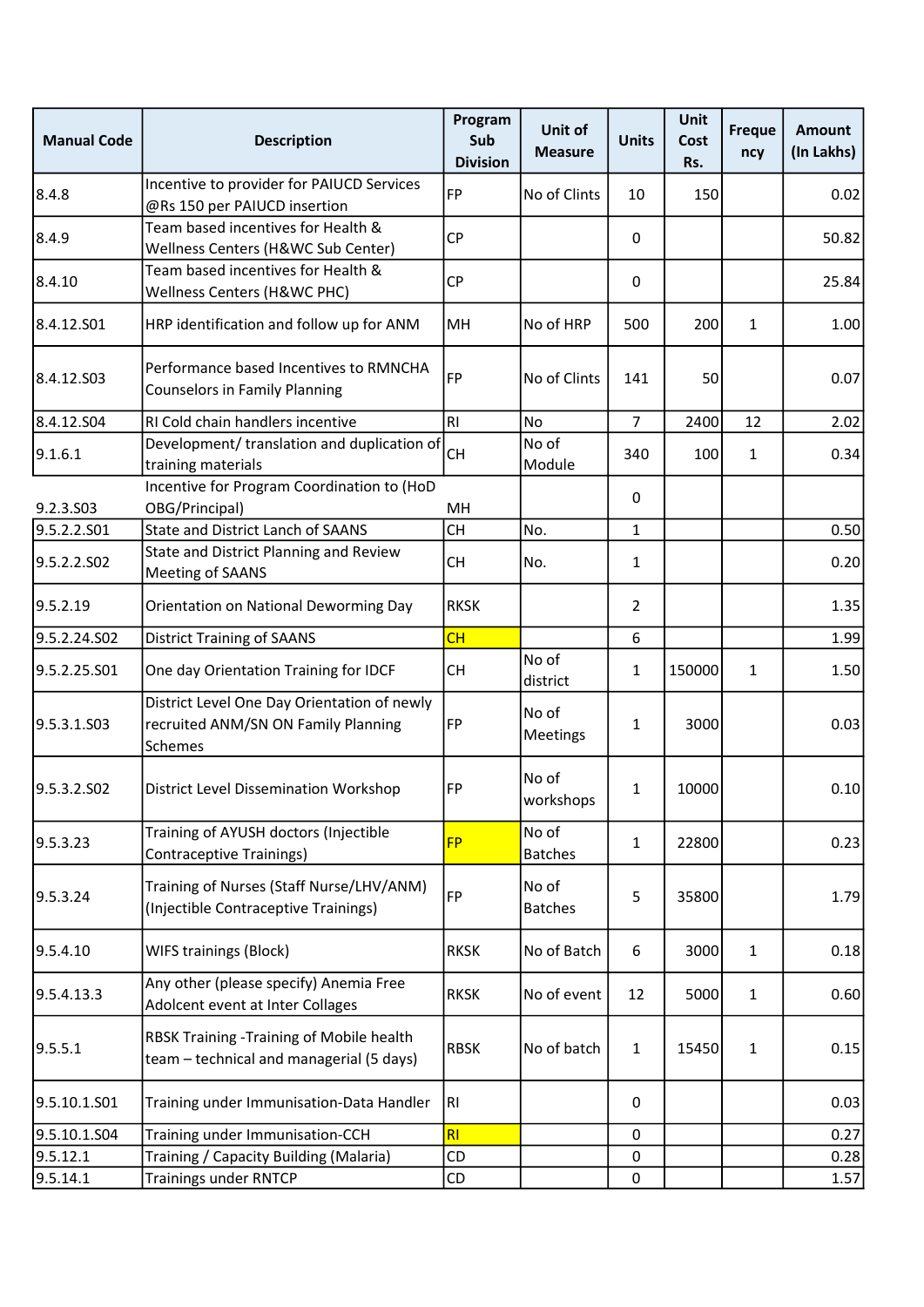| <b>Manual Code</b> | <b>Description</b>                                                          | Program<br>Sub<br><b>Division</b> | <b>Unit of</b><br><b>Measure</b> | <b>Units</b>   | <b>Unit</b><br>Cost<br>Rs. | <b>Freque</b><br>ncy | <b>Amount</b><br>(In Lakhs) |
|--------------------|-----------------------------------------------------------------------------|-----------------------------------|----------------------------------|----------------|----------------------------|----------------------|-----------------------------|
| 9.5.17.1           | Training of doctors and staff at DH Level<br>under NPHCE                    | <b>NCD</b>                        |                                  | 0              |                            |                      | 0.80                        |
| 9.5.18.1.1         | Orientation of Stakeholder organizations                                    | <b>NCD</b>                        |                                  | 0              |                            |                      | 0.40                        |
| 9.5.18.1.2         | Training of Health Professionals                                            | <b>NCD</b>                        |                                  | 0              |                            |                      | 0.40                        |
| 9.5.18.1.3         | <b>Orientation of Law Enforcers</b>                                         | <b>NCD</b>                        |                                  | 0              |                            |                      | 0.60                        |
| 9.5.18.1.4         | Other Trainings/Orientations - sessions<br>incorporated in other's training | <b>NCD</b>                        |                                  | 0              |                            |                      | 1.30                        |
| 9.5.19.2           | District NCD Cell                                                           | <b>NCD</b>                        |                                  | 0              |                            |                      | 3.00                        |
| 9.5.25.3           | Kayakalp Trainings                                                          | QA                                | <b>Batch</b>                     | $\mathbf{1}$   | 33000                      | $\mathbf{1}$         | 0.33                        |
| 9.5.26.2           | Training cum review meeting for HMIS &<br><b>MCTS at District level</b>     | <b>MIS</b>                        |                                  | 0              |                            |                      | 0.30                        |
| 9.5.26.3           | Training cum review meeting for HMIS &<br><b>MCTS at Block level</b>        | <b>MIS</b>                        |                                  | 0              |                            |                      | 1.03                        |
| 9.5.27.4.S01       | Cost of Yoga Sessions                                                       | <b>CP</b>                         |                                  | 0              |                            |                      | 4.31                        |
| 2                  | 9.5.29.13.S04.0 Scaling up Nurse Mentoring Program<br>Honorarium            | MH                                |                                  | 5              |                            |                      | 3.00                        |
| 3                  | 9.5.29.13.S04.0 Scaling up Nurse Mentoring Program Yearly<br><b>TADA</b>    | MH                                |                                  | 5              |                            |                      | 0.15                        |
|                    | 9.5.29.13.S04.0 Scaling up Nurse Mentoring Program<br>Register              | MH                                |                                  | 5              |                            |                      | 0.01                        |
| 5                  | 9.5.29.13.S04.0 Scaling up Nurse Mentoring Program Mini<br>Skill Lab        | MH                                |                                  | 5              |                            |                      | 5.00                        |
| 10.1.1             | Maternal Death Review (both in institutions<br>and community)               | MH                                | No of<br><b>CBMDR</b>            | 42             | 600                        | $\mathbf{1}$         | 0.25                        |
| 11.3               | Targeting Naturally Occurring Gathering of<br>People/ Health Mela           |                                   |                                  | $\overline{2}$ |                            |                      | 13.00                       |
| 11.5.1             | Media Mix of Mid Media/ Mass Media                                          | <b>IEC</b>                        |                                  | $\overline{2}$ |                            |                      | 0.70                        |
| 11.5.4.SO2         | <b>Celebration of New Born Care Week</b>                                    | <b>CH</b>                         | No of<br>district                | 1              | 50000                      | 1                    | 0.50                        |
| 11.5.4.S03         | <b>Celebration of Breastfeeding Week</b>                                    | <b>CH</b>                         | No of<br>district                | 1              | 40000                      | 1                    | 0.40                        |
| 11.5.4.S05         | District Level IEC/BCC Activity Under SAANS                                 | lсн                               | No.                              | $\mathbf{1}$   | 200000                     |                      | 2.00                        |
| 11.6.3             | IEC & promotional activities for World<br>Population Day celebration        | <b>IEC/FP</b>                     | No of<br>events                  | 6              |                            |                      | 1.25                        |
| 11.6.4             | IEC & promotional activities for Vasectomy<br>Fortnight celebration         | <b>IEC/FP</b>                     | No of<br>events                  | 6              |                            |                      | 0.65                        |
| 11.8.2             | Any other IEC/BCC activities (Wall Painting,<br>Banner & Poster)            | <b>IEC</b>                        |                                  | 0              |                            |                      | 1.20                        |
| 11.9.1.S01         | Creating awareness on declining sex ratio<br>issue (PNDT)- Block Level      | <b>IEC/PNDT</b>                   | No of<br>Events                  | 5              | 10000                      |                      | 0.50                        |
| 11.9.1.S02         | Creating awareness on declining sex ratio<br>issue (PNDT)- District Level   | <b>IEC/PNDT</b>                   | No of<br>Events                  | $\mathbf{1}$   | 25000                      |                      | 0.25                        |
| 11.14.1            | Health Education & Publicity for NIDDCP                                     | <b>IEC</b>                        |                                  | 0              |                            |                      | 0.26                        |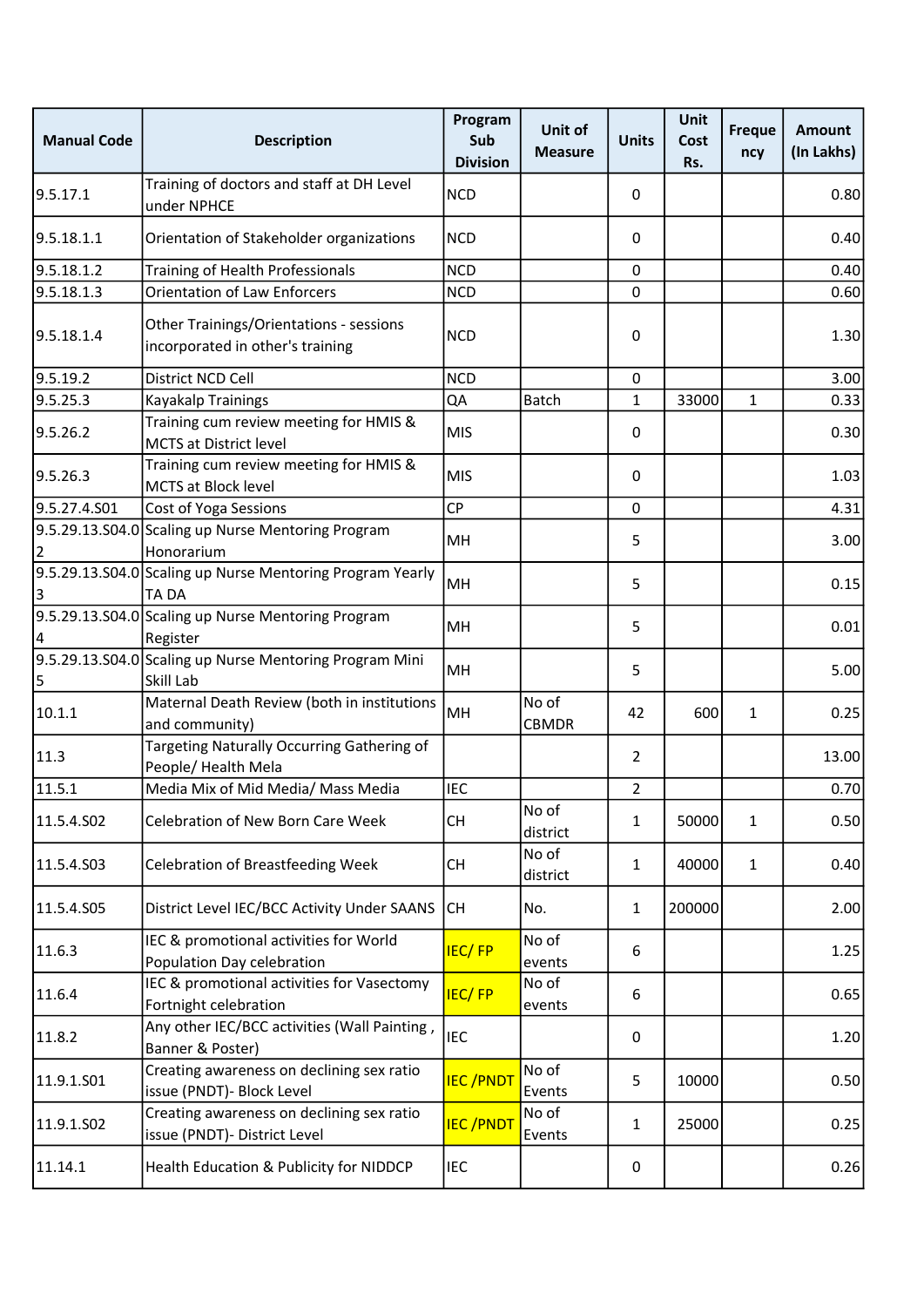| <b>Manual Code</b> | <b>Description</b>                                                                                                                                    | Program<br>Sub<br><b>Division</b> | Unit of<br><b>Measure</b> | <b>Units</b>   | Unit<br>Cost<br>Rs. | <b>Freque</b><br>ncy | <b>Amount</b><br>(In Lakhs) |
|--------------------|-------------------------------------------------------------------------------------------------------------------------------------------------------|-----------------------------------|---------------------------|----------------|---------------------|----------------------|-----------------------------|
| 11.15.1            | <b>IEC/BCC for Malaria</b>                                                                                                                            | <b>IEC</b>                        |                           | 0              |                     |                      | 0.35                        |
| 11.15.2            | IEC/BCC for Social mobilization (Dengue and<br>Chikungunya)                                                                                           | <b>IEC</b>                        |                           | 0              |                     |                      | 0.20                        |
| 11.16.1            | IEC/BCC: Mass media, Outdoor media, Rural<br>media, Advocacy media for NLEP                                                                           | CD                                |                           | 0              |                     |                      | 0.98                        |
| 11.17.1            | ACSM (State & district)                                                                                                                               | <b>IEC</b>                        |                           | 0              |                     |                      | 3.77                        |
| 11.19.1            | Translation of IEC material and distribution                                                                                                          | <b>IEC</b>                        |                           | 0              |                     |                      | 0.50                        |
| 11.20.2            | Celebration of days-ie International Day for<br>older persons                                                                                         | <b>IEC</b>                        |                           | 0              |                     |                      | 1.00                        |
| 11.21.1            | <b>IEC/SBCC for NTCP</b>                                                                                                                              | <b>IEC</b>                        |                           | $\pmb{0}$      |                     |                      | 1.50                        |
| 11.22.2            | IEC/BCC for District NCD Cell                                                                                                                         | <b>IEC</b>                        |                           | 0              |                     |                      | 0.50                        |
| 11.24.1            | IEC activities for Health & Wellness centre<br>(H&WC)                                                                                                 | <b>IEC</b>                        |                           | 0              |                     |                      | 15.50                       |
| 11.24.3.4          | State-level IEC Campaigns/Other IEC<br>Campaigns                                                                                                      | <b>IEC</b>                        |                           | 11             |                     |                      | 2.45                        |
| 11.24.4.1          | IEC/BCC under NRCP: Rabies Awareness and<br>DO'S and Don'ts in the event of Animal Bites                                                              |                                   |                           | 0              |                     |                      | 2.19                        |
| 12.1.1             | Printing of MDR formats                                                                                                                               | MH                                |                           | 90             |                     |                      | 0.03                        |
| 12.1.2             | Printing of MCP cards, safe motherhood<br>booklets etc.                                                                                               | MH                                | No of cards               | 42976          | 17                  | $\mathbf{1}$         | 7.31                        |
| 12.1.3             | Printing of labor room registers and<br>casesheets/ LaQshya related printing                                                                          | MH                                | No of<br>casesheet        | 17000          | 10                  | $\mathbf{1}$         | 1.70                        |
| 12.1.5             | Any other (Printing of CAC Format)                                                                                                                    | <b>FP/CAC</b>                     | No of<br>formats          | 100            |                     |                      | 0.15                        |
| 12.2.5             | Printing of compliance cards and reporting<br>formats for National Iron Plus Initiative-for 6-<br>59 months age group and for 5-10 years age<br>group | CН                                | No of<br>format           | 89040          | 1                   | 1                    | 0.89                        |
| 12.2.6             | Printing of IEC materials and reporting<br>formats etc. for National Deworming Day                                                                    | <b>RKSK</b>                       |                           | $\overline{2}$ |                     |                      | 3.85                        |
| 12.2.7             | Printing of IEC Materials and monitoring<br>formats for IDCF                                                                                          | <b>CH</b>                         | No of<br>District         | $\mathbf{1}$   | 118000              | $\mathbf{1}$         | 1.18                        |
| 12.2.10            | Printing (SNCU data management)                                                                                                                       | CH                                | No of SNCU                | $\mathbf{1}$   | 100000              | $\mathbf{1}$         | 1.00                        |
| 12.2.11            | Printing of HBNC referral cards and other<br>formats                                                                                                  | <b>CH</b>                         | No. of<br>format          | 217360         | 0.5                 | $\mathbf{1}$         | 1.09                        |
| 12.3.3             | Printing of FP Manuals, Guidelines, etc.                                                                                                              | FP                                | No of<br>formats          | 0              |                     |                      | 0.89                        |
| 12.5.4             | Printing of RBSK card and registers                                                                                                                   | <b>RBSK</b>                       | No of<br>children         | 175211         |                     |                      | 4.94                        |
| 12.5.6             | Any other (Printing of Banner and Sticker<br>under RBSK)                                                                                              | <b>RBSK</b>                       |                           | 56             |                     |                      | 0.06                        |
| 12.7.1             | Printing of ASHA diary                                                                                                                                | <b>CP</b>                         |                           | 991            |                     |                      | 1.73                        |
| 12.7.2             | Printing of ASHA Modules and formats                                                                                                                  | СP                                |                           | 0              |                     |                      | 0.28                        |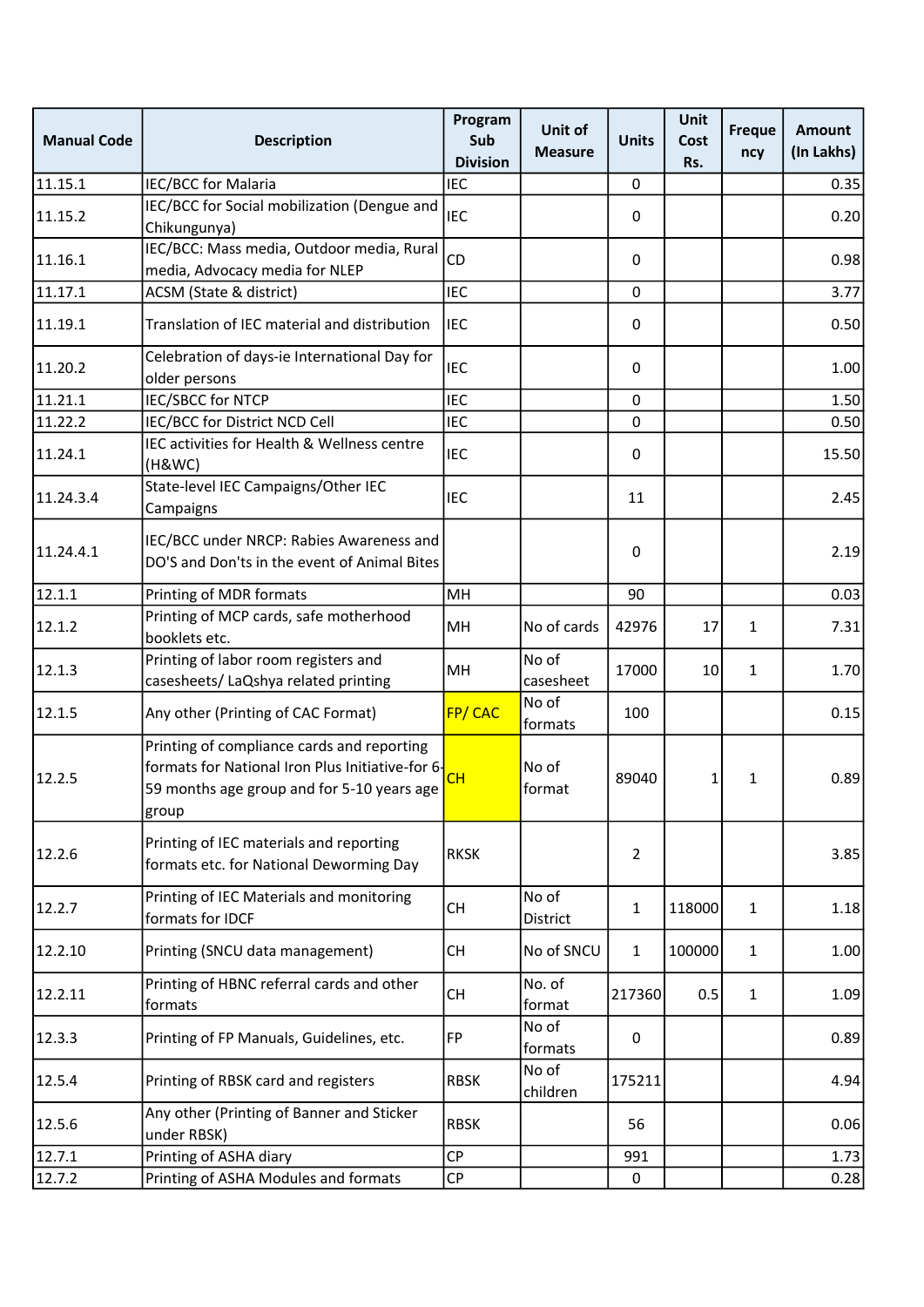| <b>Manual Code</b> | <b>Description</b>                                                                                               | Program<br>Sub<br><b>Division</b> | Unit of<br><b>Measure</b>  | <b>Units</b>   | <b>Unit</b><br>Cost<br>Rs. | <b>Freque</b><br>ncy | <b>Amount</b><br>(In Lakhs) |
|--------------------|------------------------------------------------------------------------------------------------------------------|-----------------------------------|----------------------------|----------------|----------------------------|----------------------|-----------------------------|
| 12.7.3             | Printing of CBAC format                                                                                          | <b>CP</b>                         |                            | 0              |                            |                      | 10.43                       |
| 12.9.1             | Printing of HMIS Formats                                                                                         | <b>MIS</b>                        |                            | 0              |                            |                      | 0.31                        |
| 12.9.3             | Printing of MCTS follow-up formats/<br>services due list/ work plan                                              | <b>MIS</b>                        |                            | 982            |                            |                      | 0.35                        |
| 12.10.1            | Printing and dissemination of Immunization<br>cards, tally sheets, monitoring forms etc.                         | R <sub>l</sub>                    | No of<br>Benificiary       | 50445          | 10                         | 1                    | 5.04                        |
| 12.13.2            | Printing                                                                                                         | CD                                |                            | 0              |                            |                      | 1.38                        |
| 12.14.1            | Printing of Challan Books under NTCP                                                                             |                                   |                            | 0              |                            |                      | 0.21                        |
| 12.17.5.502        | Printing of form P,L, S under IDSP progrm                                                                        |                                   |                            | 0              |                            |                      | 0.42                        |
| 13.2.1             | Assessments                                                                                                      | QA                                |                            | $\mathbf{1}$   |                            |                      | 0.10                        |
| 14.2.3.502         | Implementation of FP-LMIS District-<br><b>Transportation Cost</b>                                                | <b>FP</b>                         | Lumpsump                   | 1              |                            |                      | 0.62                        |
| 14.2.4.1           | Alternative vaccine delivery in hard to reach<br>areas                                                           | RI                                | No of AVD                  | 732            | 200                        | $\mathbf{1}$         | 1.46                        |
| 14.2.5             | Alternative Vaccine Delivery in other areas                                                                      | RI.                               | No of AVD                  | 14616          | 90                         |                      | 13.15                       |
| 14.2.6             | POL for vaccine delivery from State to<br>district and from district to PHC/CHCs                                 | R <sub>l</sub>                    | No of<br><b>Districts</b>  | $\mathbf{1}$   | 200000                     | $\mathbf{1}$         | 2.00                        |
| 14.2.7             | Cold chain maintenance                                                                                           | RI                                | No of cold<br>chain points | 0              |                            |                      | 0.27                        |
| 14.2.12            | Drug transportation charges                                                                                      | CD                                |                            | 0              |                            |                      | 0.42                        |
| 15.3.2             | Inter-sectoral convergence                                                                                       | CD                                |                            | 0              |                            |                      | 0.05                        |
| 15.5.3             | Private Provider Incentive                                                                                       | CD                                |                            | 0              |                            |                      | 3.78                        |
| 15.6.1             | Reimbursement for cataract operation for<br>NGO and Private Practitioners                                        | <b>NCD</b>                        |                            | 0              |                            |                      | 2.34                        |
| 16.1.1.1.1         | State - Health Action Plan                                                                                       | PM                                | No of<br><b>Booklet</b>    | 19             | 300                        | 1                    | 0.06                        |
| 16.1.1.4           | Prepare detailed operational plan for RBSK<br>across districts (including cost of plan)                          | <b>RBSK</b>                       | No of<br><b>Blocks</b>     | 5              | 500                        | $\mathbf{1}$         | 0.03                        |
| 16.1.1.6           | To develop micro plan at sub-centre level                                                                        | RI                                | No                         | 135            | 100                        | 1                    | 0.14                        |
| 16.1.1.7           | For consolidation of micro plans at block<br>level                                                               | RI                                | No                         | 11             | 1000                       | $\mathbf{1}$         | 0.11                        |
| 16.1.2.1.6         | Review meetings/ workshops under RKSK                                                                            | <b>RKSK</b>                       |                            | $\overline{2}$ |                            |                      | 0.10                        |
| 16.1.2.1.7         | RBSK Convergence/Monitoring meetings                                                                             | <b>RBSK</b>                       | No of<br><b>Meetings</b>   | 3              | 500                        | 3                    | 0.08                        |
| 16.1.2.1.14        | Quarterly review meetings exclusive for RI<br>at district level with Block MOs, CDPO, and<br>other stake holders | R <sub>l</sub>                    | No of<br>participants      | 117            | 100                        | $\mathbf{1}$         | 0.12                        |
| 16.1.2.1.15        | Quarterly review meetings exclusive for RI<br>at block level                                                     | R <sub>l</sub>                    | No of<br>participants      | 1447           | 75                         | $\mathbf{1}$         | 1.09                        |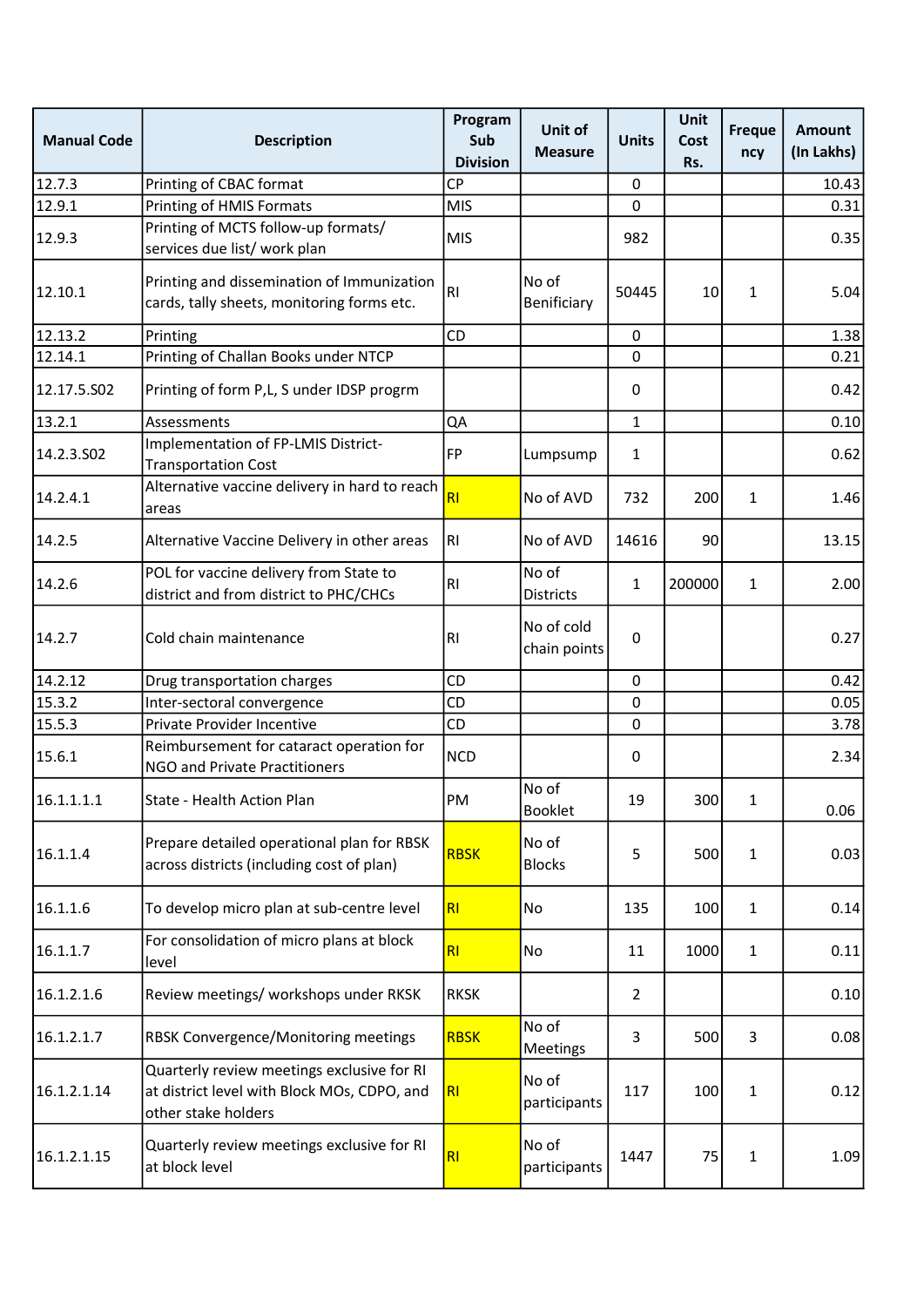| <b>Manual Code</b> | <b>Description</b>                                                                                                                                 | Program<br>Sub<br><b>Division</b> | Unit of<br><b>Measure</b> | <b>Units</b> | <b>Unit</b><br>Cost<br>Rs. | <b>Freque</b><br>ncy | <b>Amount</b><br>(In Lakhs) |
|--------------------|----------------------------------------------------------------------------------------------------------------------------------------------------|-----------------------------------|---------------------------|--------------|----------------------------|----------------------|-----------------------------|
| 16.1.2.1.16        | <b>IDSP Meetings</b>                                                                                                                               |                                   |                           | $\pmb{0}$    |                            |                      | 0.04                        |
| 16.1.2.1.22        | Monthly meeting with the hospital staff                                                                                                            |                                   |                           | 0            |                            |                      | 0.48                        |
|                    | 16.1.2.1.28.S01 District Level MDR Review Meeting                                                                                                  | MH                                | No of<br>meetings         | 6            | 3000                       | $\mathbf{1}$         | 0.18                        |
| 16.1.2.2.3         | State/ District Quality Assurance Unit<br>(Monitoring & Supervision)                                                                               | QA                                | Vehicle                   | $\mathbf{1}$ |                            |                      | 3.60                        |
| 16.1.2.2.5         | Monitoring, Evaluation & Supervision<br>(Malaria)                                                                                                  |                                   |                           | 0            |                            |                      | 2.13                        |
| 16.1.2.2.6         | Monitoring/supervision and Rapid response<br>(Dengue and Chikungunya)                                                                              |                                   |                           | 0            |                            |                      | 1.98                        |
| 16.1.2.2.12        | District NCD Cell                                                                                                                                  |                                   |                           | 0            |                            |                      | 1.13                        |
| 16.1.2.2.13        | <b>Supervision and Monitoring</b>                                                                                                                  |                                   |                           | 0            |                            |                      | 1.57                        |
| 16.1.2.2.14        | Monitoring Committee on Section 5                                                                                                                  |                                   |                           | 0            |                            |                      | 0.03                        |
| 16.1.2.2.16        | Monitoring and Surveillance (review<br>meetings, Travel) under NRCP                                                                                |                                   |                           | 0            |                            |                      | 0.50                        |
| 16.1.3.1.1         | Mobility Support for SPMU/State                                                                                                                    |                                   |                           | $\mathbf 0$  |                            |                      | 0.54                        |
| 16.1.3.1.13        | <b>Vehicle Operation (POL)</b>                                                                                                                     |                                   |                           | 0            |                            |                      | 1.47                        |
| 16.1.3.1.14        | Vehicle hiring                                                                                                                                     |                                   |                           | 0            |                            |                      | 2.76                        |
| 16.1.3.1.15        | Tobacco Cessation Centre (TCC): Mobility<br>support                                                                                                |                                   |                           | 0            |                            |                      | 0.60                        |
| 16.1.3.3.1         | PM activities for World Population Day'<br>celebration (Only mobility cost): funds<br>earmarked for district level activities                      | <b>FP</b>                         | No of<br>events           | 1            | 20000                      |                      | 0.20                        |
| 16.1.3.3.2         | PM activities for Vasectomy Fortnight<br>celebration (Only mobility cost): funds<br>earmarked for district level activities                        | <b>FP</b>                         | No of<br>events           | $\mathbf{1}$ | 5000                       |                      | 0.05                        |
| 16.1.3.3.3         | Mobility Support for DPMU/District                                                                                                                 |                                   |                           | $\pmb{0}$    |                            |                      | 7.92                        |
| 16.1.3.3.5         | Mobility Costs for ASHA Resource<br>Centre/ASHA Mentoring Group (Kindly<br>Specify)                                                                |                                   |                           | 1            |                            |                      | 0.10                        |
| 16.1.3.3.7         | Mobility Support for supervision for district<br>level officers.                                                                                   | RI                                | No                        | 0            |                            |                      | 1.92                        |
| 16.1.3.3.8         | MOBILITY: Travel Cost, POL, etc. during<br>outbreak investigations and field visits for<br>monitoring programme activities at DSU on<br>need basis |                                   |                           | 0            |                            |                      | 3.00                        |
| 16.1.3.3.10        | Travel expenses - Contractual Staff at<br>District level                                                                                           |                                   |                           | 0            |                            |                      | 0.60                        |
| 16.1.3.3.11        | Mobility Support: District Cell                                                                                                                    |                                   |                           | 0            |                            |                      | 1.33                        |
| 16.1.3.3.13        | Miscellaneous/Travel                                                                                                                               |                                   |                           | 0            |                            |                      | 0.50                        |
| 16.1.3.3.14        | <b>Enforcement Squads</b>                                                                                                                          |                                   |                           | 0            |                            |                      | 0.10                        |
| 16.1.3.3.15        | District Tobacco Control Cell (DTCC):<br><b>Mobility Support</b>                                                                                   |                                   |                           | 0            |                            |                      | 1.56                        |
| 16.1.3.3.16        | District NCD Cell (TA, DA, POL)                                                                                                                    |                                   |                           | $\mathbf 0$  |                            |                      | 0.66                        |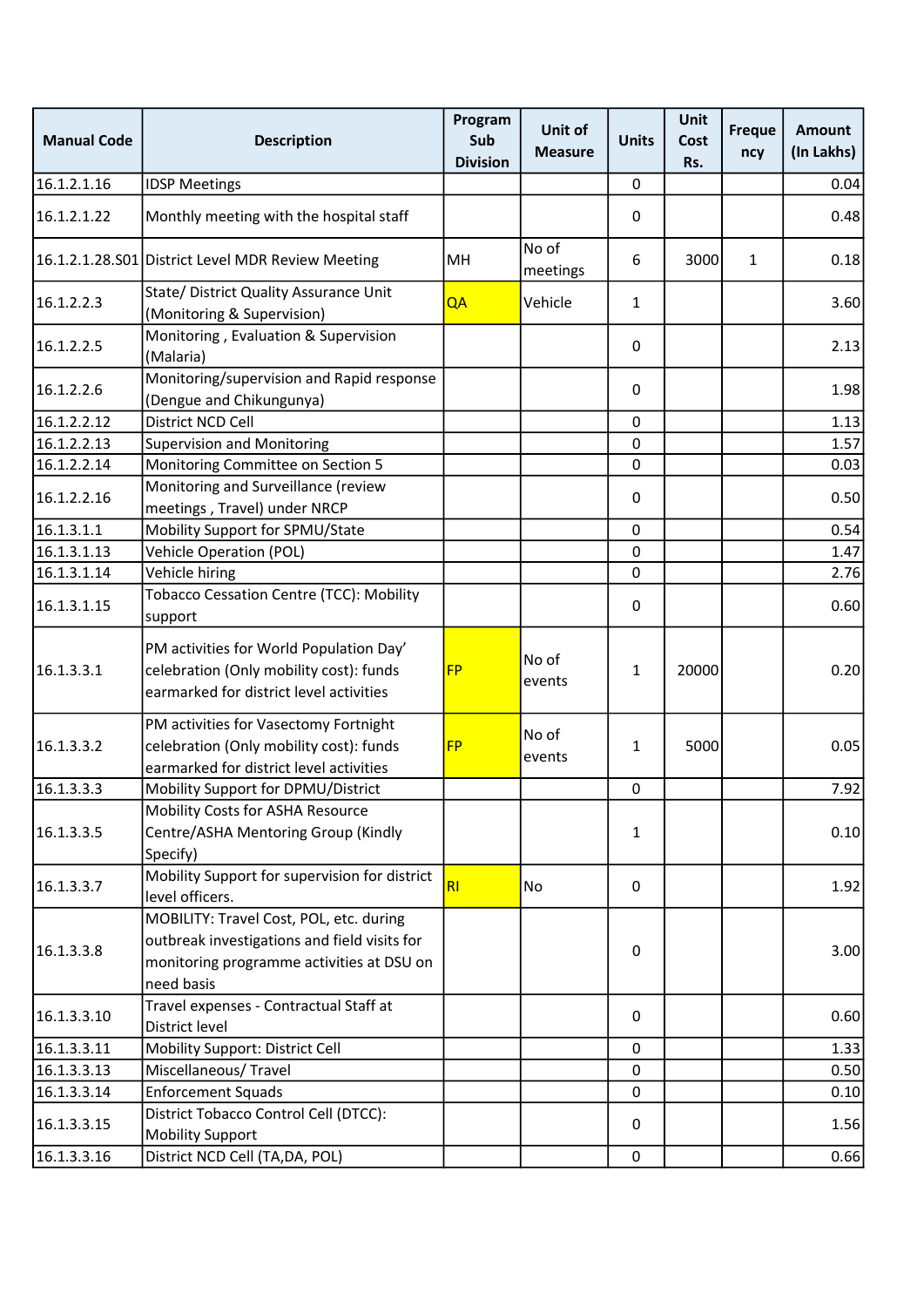| <b>Manual Code</b> | <b>Description</b>                                                                                                         | Program<br>Sub<br><b>Division</b> | Unit of<br><b>Measure</b> | <b>Units</b> | <b>Unit</b><br>Cost<br>Rs. | <b>Freque</b><br>ncy | <b>Amount</b><br>(In Lakhs) |
|--------------------|----------------------------------------------------------------------------------------------------------------------------|-----------------------------------|---------------------------|--------------|----------------------------|----------------------|-----------------------------|
| 16.1.3.4.1         | PM activities for World Population Day'<br>celebration (Only mobility cost): funds<br>earmarked for block level activities | <b>FP</b>                         | No of<br>events           | 5            | 1000                       |                      | 0.05                        |
| 16.1.3.4.2         | PM activities for Vasectomy Fortnight<br>celebration (Only mobility cost): funds<br>earmarked for block level activities   | <b>FP</b>                         | No of<br>events           | 5            | 1000                       |                      | 0.05                        |
| 16.1.3.4.3.501     | Mobility for Supportive Supervision At Block<br>Level-M&E                                                                  | <b>ME</b>                         |                           | 0            |                            |                      | 19.80                       |
| 16.1.3.4.3.S02     | Mobility Support & Commnication cost for<br><b>BCPM</b>                                                                    | CP                                |                           | 0            |                            |                      | 3.06                        |
| 16.1.3.4.5.S01     | Communication Cost for HWC Staff                                                                                           | <b>CP</b>                         |                           | 0            |                            |                      | 2.31                        |
| 16.1.3.5.1.S01     | TA/DA of HWC Staff                                                                                                         | <b>CP</b>                         |                           | 0            |                            |                      | 2.31                        |
| 16.1.3.5.1.502     | Travel expenses for regular staff under NLEP CD                                                                            |                                   |                           | 0            |                            |                      | 0.40                        |
| 16.1.4.1.1         | JSY Administrative Expenses                                                                                                | <b>MH</b>                         |                           | 0            |                            |                      | 8.85                        |
| 16.1.4.1.5         | Office expenses on telephone, fax,<br>Broadband Expenses & Other Miscellaneous<br>Expenditures                             |                                   |                           | 0            |                            |                      | 0.60                        |
| 16.1.4.1.10        | Office Operation (Miscellaneous)                                                                                           |                                   |                           | 0            |                            |                      | 1.57                        |
| 16.1.4.1.11        | Tobacco Cessation Centre (TCC): Office<br>Expenses                                                                         |                                   |                           | 0            |                            |                      | 0.50                        |
| 16.1.4.2.1         | District Quality Assurance Unit (Operational<br>cost)                                                                      | QA                                |                           | 0            |                            |                      | 3.96                        |
| 16.1.4.2.4         | Office operation & Maintenance - District<br>Cell                                                                          |                                   |                           | 0            |                            |                      | 0.42                        |
| 16.1.4.2.5         | District Cell - Consumables                                                                                                |                                   |                           | 0            |                            |                      | 0.42                        |
| 16.1.4.2.6         | Operational expenses of the district centre :<br>rent, telephone expenses, website etc.                                    |                                   |                           | 0            |                            |                      | 0.10                        |
| 16.1.4.2.8         | District Tobacco Control Cell (DTCC):<br>Misc./Office Expenses                                                             |                                   |                           | 0            |                            |                      | 4.00                        |
| 16.1.4.2.9         | District NCD Cell (Contingency)                                                                                            |                                   |                           | 0            |                            |                      | 1.00                        |
| 16.1.4.3.1         | SNCU Data management (excluding HR)                                                                                        | <b>CH</b>                         | No of SNCU                | $\mathbf{1}$ | 60000                      | 1                    | 0.60                        |
| 16.1.5.2.1         | Minor repairs and AMC of IT/office<br>equipment supplied under IDSP                                                        |                                   |                           | 0            |                            |                      | 0.10                        |
| 16.1.5.3.1         | PM activities under Micronutrient<br><b>Supplementation Programme</b>                                                      |                                   |                           | 0            |                            |                      | 0.92                        |
| 16.1.5.3.3         | Concurrent Audit system                                                                                                    |                                   |                           | 0            |                            |                      | 0.84                        |
| 16.1.5.3.11        | <b>District level Coordination Committee</b>                                                                               |                                   |                           | 0            |                            |                      | 0.02                        |
|                    | DPMU Operational Cost (inclusive of Rs.<br>16.1.5.3.16.S05 10000/ district / month for RBSK DEIC<br>Manager TA DA)         |                                   |                           | 1            |                            |                      | 13.11                       |
|                    | 16.1.5.3.16.S06 BPMU Oprational Cost                                                                                       |                                   |                           | 5            |                            |                      | 9.92                        |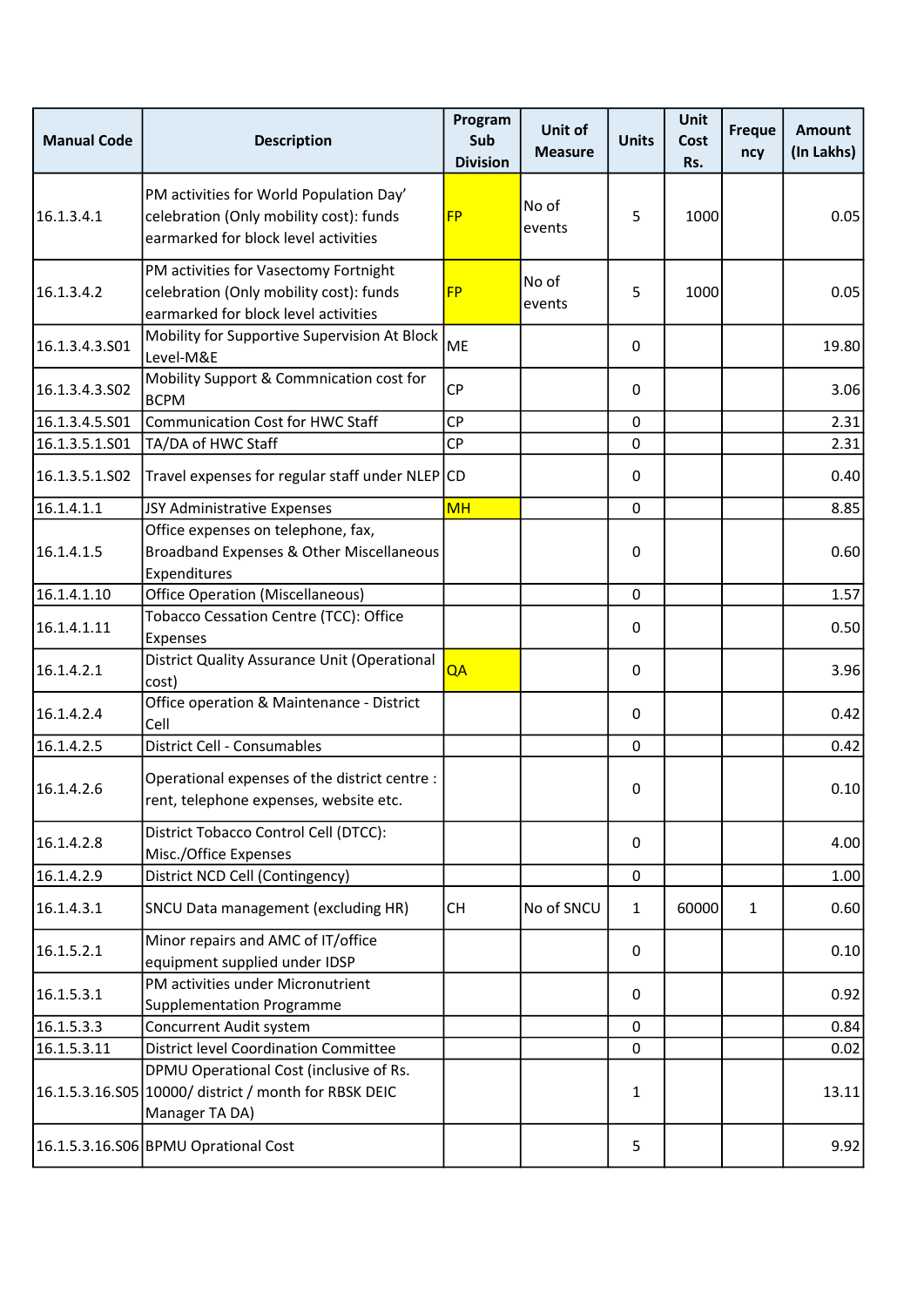| <b>Manual Code</b>     | <b>Description</b>                                                                                          | Program<br>Sub<br><b>Division</b> | Unit of<br><b>Measure</b> | <b>Units</b> | Unit<br>Cost<br>Rs. | <b>Freque</b><br>ncy | <b>Amount</b><br>(In Lakhs) |
|------------------------|-------------------------------------------------------------------------------------------------------------|-----------------------------------|---------------------------|--------------|---------------------|----------------------|-----------------------------|
|                        | 16.1.5.3.16.S09 Oprational Cost for RBSK                                                                    | <b>RBSK</b>                       | No of DEIC<br>Manager     | 0            | 10000               | 1                    | 0.10                        |
|                        | 16.1.5.3.16.S10 Operational cost of RBSK-MHT                                                                | <b>RBSK</b>                       | No of teams               | 0            | 1500                | 1                    | 0.15                        |
| 16.1.5.3.16.S15        | Office & Administrative Expence for State &<br><b>District Rabies Program</b>                               |                                   |                           | 0            |                     |                      | 0.08                        |
| 16.1.5.3.16.S18        | Office operational cost & other office<br>expences unedr NPCB                                               | <b>NCD</b>                        |                           | 0            |                     |                      | 0.93                        |
| 16.1.5.3.16.S22<br>.04 | Pol & Opex of DG set of Vaccine Storage at<br>District level & other Cold Chain Point under RI<br><b>RI</b> |                                   |                           | 0            |                     |                      | 0.70                        |
| 16.2.1.SO2             | Data Entry Operator                                                                                         | FP / PNDT                         | No.                       | $\mathbf{1}$ |                     |                      | 2.27                        |
| 16.3.2.501             | Mobility Support for HMIS & MCTS Block<br>Level                                                             | <b>MIS</b>                        |                           | 0            |                     |                      | 0.18                        |
| 16.3.3.S01             | Operational cost for HMIS & MCTS-AMC                                                                        | <b>MIS</b>                        |                           | 0            |                     |                      | 0.48                        |
| 16.3.3.502             | Operational cost for HMIS & MCTS-Internet                                                                   | MIS                               |                           | 0            |                     |                      | 0.60                        |
| 16.3.3.S03             | Operational cost for HMIS & MCTS-Office<br>Expenditure                                                      | <b>MIS</b>                        |                           | 0            |                     |                      | 0.90                        |
| 16.3.3.504             | Operational cost for HMIS & MCTS-<br>Recurring Charges for ANMOL Tablet                                     | <b>MIS</b>                        |                           | 149          |                     |                      | 5.36                        |
| 16.4.1.1.S09           | Chowkidar Cum Peon-Div PMU                                                                                  | PM                                |                           | 0            |                     |                      |                             |
| 16.4.2.1.1.501         | District Programme Manager                                                                                  | PM                                |                           | 1            |                     |                      | 6.39                        |
| 16.4.2.1.1.S02         | <b>District Community Process Manager</b>                                                                   | PM                                |                           | $\mathbf{1}$ |                     |                      | 5.23                        |
| 16.4.2.1.1.S04         | <b>District Accounts Manager</b>                                                                            | PM                                |                           | $\mathbf{1}$ |                     |                      | 3.20                        |
| 16.4.2.1.1.S05         | District Data Cum Account Assistant                                                                         | PM                                |                           | 1            |                     |                      | 3.61                        |
| 16.4.2.1.1.S06         | <b>DEIC</b> manager                                                                                         | <b>RBSK</b>                       |                           | $\mathbf{1}$ |                     |                      | 3.96                        |
| 16.4.2.1.1.S09         | Support Staff                                                                                               | PM                                |                           | 1            |                     |                      | 1.76                        |
| 16.4.2.1.2.S02         | District Consultant(MH)                                                                                     | MH                                |                           | $\mathbf{1}$ |                     |                      | 3.60                        |
| 16.4.2.1.2.S04         | District Hospital Quality Manager                                                                           | QA                                |                           | 1            |                     |                      | 4.86                        |
| 16.4.2.1.2.S05         | <b>District Consultant Quality Assurance</b>                                                                | QA                                |                           | $\mathbf{1}$ |                     |                      | 5.29                        |
| 16.4.2.1.7.S01         | Accountant District Hospital                                                                                | <b>FD</b>                         |                           | $\mathbf{1}$ |                     |                      | 2.95                        |
| 16.4.2.1.8.S01         | Programme cum Admin. Asst.                                                                                  | QA                                |                           | 1            |                     |                      | 2.16                        |
| 16.4.2.2.2.S01         | District Epidemiologist-CD-IDSP                                                                             | CD                                |                           | 0            |                     |                      | 7.99                        |
| 16.4.2.2.2.S05         | <b>District VBD Consultant</b>                                                                              | <b>CD</b>                         |                           | 0            |                     |                      | 5.12                        |
| 16.4.2.2.4.S01         | Sr PMDT-TB HIV Coodinators                                                                                  | <b>CD</b>                         |                           | 0            |                     |                      | 4.40                        |
| 16.4.2.2.4.S02         | PPM Coordinator                                                                                             | CD                                |                           | 0            |                     |                      | 4.48                        |
| 16.4.2.2.4.S03         | District Programme Coordinator                                                                              | CD                                |                           | 0            |                     |                      | 5.33                        |
| 16.4.2.2.5.S01         | District Data Manager-CD-IDSP                                                                               | <b>CD</b>                         |                           | 0            |                     |                      | 0.61                        |
| 16.4.2.2.6.S01         | Senior Treatment Supervisor(STS)                                                                            | CD                                |                           | 0            |                     |                      | 17.06                       |
| 16.4.2.2.6.S03         | Senior TB Lab Supervisor(STLS)                                                                              | CD                                |                           | 0            |                     |                      | 14.93                       |
| 16.4.2.2.7.S01         | Accountant- Full time                                                                                       | <b>CD</b>                         |                           | 0            |                     |                      | 3.65                        |
| 16.4.3.1.1.S01         | <b>Block Programme Manager</b>                                                                              | PM                                |                           | 5            |                     |                      | 19.24                       |
| 16.4.3.1.1.S02         | <b>Block Account Manager</b>                                                                                |                                   |                           | 5            |                     |                      | 15.90                       |
| 16.4.3.1.1.503         | <b>Block Community Process Manager</b>                                                                      |                                   |                           | 0            |                     |                      | 10.43                       |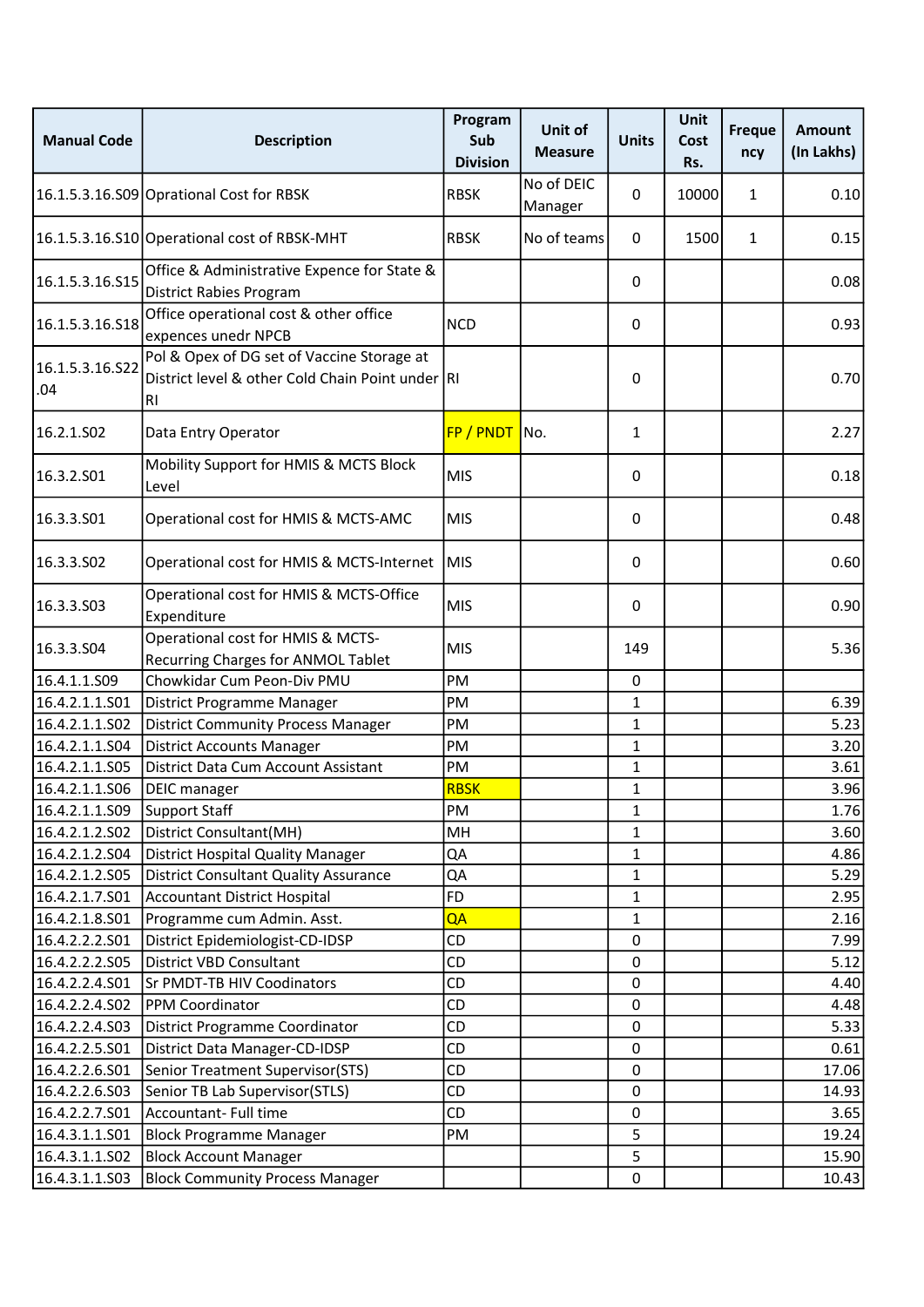| <b>Manual Code</b> | <b>Description</b>                                                               | Program<br>Sub<br><b>Division</b> | Unit of<br><b>Measure</b> | <b>Units</b> | <b>Unit</b><br>Cost<br>Rs. | <b>Freque</b><br>ncy | <b>Amount</b><br>(In Lakhs) |
|--------------------|----------------------------------------------------------------------------------|-----------------------------------|---------------------------|--------------|----------------------------|----------------------|-----------------------------|
| 16.4.3.1.9.504     | Data Entry Operator-MCTS OPR 820 MIS                                             | <b>MIS</b>                        |                           | 5            |                            |                      | 12.30                       |
| 16.4.3.1.9.S05     | Data Entry Operator-MIS Outsource                                                | <b>MIS</b>                        |                           |              |                            |                      | 0.63                        |
| 16.4.3.1.9.S07     | Data Entry Operator-RI                                                           | RI                                |                           | 0            |                            |                      | 2.26                        |
| 16.4.3.1.9.S08     | Data Entry Operator-RNTCP                                                        | PM                                |                           | 0            |                            |                      | 2.95                        |
| 16.4.3.1.9.S11     | Data Entry Operator- CD-IDSP                                                     | <b>CD</b>                         |                           | 0            |                            |                      | 2.25                        |
| 16.4.3.1.9.513     | Data Entry Operator-NBCP-District                                                | <b>NCD</b>                        |                           | 0            |                            |                      | 1.45                        |
| 17.8.S05           | Internet Cost to ASHA & AF at HWC                                                |                                   |                           | 0            |                            |                      | 3.91                        |
| 18.17              | Counseling training for Service Provider                                         | <b>FP</b>                         | No of<br><b>Batches</b>   | $\mathbf{1}$ | 49540                      |                      | 0.50                        |
| 18.23              | NBSU & NBCC Register                                                             | <b>CH</b>                         | No of<br>register         | 8            | 350                        | $\mathbf{1}$         | 0.03                        |
| 18.29              | <b>Uniform Case Sheet of Pediatrics</b>                                          | <b>CH</b>                         | No of<br>format           | 2950         | 14                         | $\mathbf{1}$         | 0.41                        |
| U.1.3.1            | <b>Operational Expenses of UPHCs (excluding</b><br>rent)                         | <b>NUHM</b>                       | No.'s                     | 3            | 8000                       | 12                   | 2.88                        |
| U.2.2.1            | Mobility support for ANM/LHV                                                     | <b>NUHM</b>                       | No.'s                     | 16           | 500                        | 12                   | 0.96                        |
| U.2.3.1            | <b>UHNDs</b>                                                                     | <b>NUHM</b>                       | No.'s                     | 16           | 1000                       | 12                   | 1.92                        |
| U.2.3.2            | Special outreach camps in slums/ vulnerable<br>areas                             | <b>NUHM</b>                       | No.'s                     | 3            | 3250                       | 12                   | 1.17                        |
| U.3.1.1.1          | Incentives for routine activities                                                | <b>NUHM</b>                       |                           | 37           |                            |                      | 8.70                        |
| U.3.1.1.3.S01      | Incentive for Health Promotion Day for<br><b>ASHAs</b>                           | <b>NUHM</b>                       | No.'s                     | 27           | 200                        | 12                   | 0.65                        |
| U.3.1.1.4          | ASHA Incentive for JSY & Awards for best<br>Performing Urban ASHA                | <b>NUHM</b>                       |                           | 526          |                            |                      | 1.59                        |
| U.3.1.2.S02        | ASHA HBNC Module 6 & 7 Training                                                  | <b>NUHM</b>                       | No.'s                     | $\mathbf{1}$ | 88200                      | $\mathbf{1}$         | 0.88                        |
| U.3.1.3.1          | <b>Other Non-Monetary Incentives Costs</b><br>(badge, uniform, ID, etc.)         | <b>NUHM</b>                       | No.'s                     | 37           | 500                        | $\mathbf{1}$         | 0.19                        |
| U.4.1.1.2          | Untied grants to UPHCs Rented Building                                           | <b>NUHM</b>                       | No.'s                     | 3            | 100000                     | 1                    | 3.00                        |
| U.4.1.4            | Untied grants to MAS                                                             | <b>NUHM</b>                       | No.'s                     | 27           | 5000                       | $\mathbf{1}$         | 1.35                        |
| U.5.1.4.1          | Rent for UPHC                                                                    | <b>NUHM</b>                       | No.'s                     | 3            | 17325                      | 12                   | 6.24                        |
| U.6.2.1.2          | Procurement of drugs for facilities other<br>than AB-HWCs                        | <b>NUHM</b>                       | No.'s                     | 3            | 130000                     | $\mathbf{1}$         | 3.90                        |
| U.6.2.2.1          | <b>ASHA Drug Kits</b>                                                            | <b>NUHM</b>                       | No.'s                     | 10           | 750                        | $\mathbf{1}$         | 0.08                        |
| U.8.1.1.1          | ANMs/LHVs UPHC                                                                   | <b>NUHM</b>                       |                           | 16           |                            |                      | 29.62                       |
| U.8.1.2.1          | Staff nurse UPHC                                                                 | <b>NUHM</b>                       |                           | 6            |                            |                      | 17.69                       |
| U.8.1.3.1          | Lab Technicians UPHC                                                             | <b>NUHM</b>                       |                           | 3            |                            |                      | 6.32                        |
| U.8.1.4.1          | Pharmacists UPHC                                                                 | <b>NUHM</b>                       |                           | 3            |                            |                      | 8.84                        |
| U.8.1.8.1.1        | MO at UPHC Full-time                                                             | <b>NUHM</b>                       |                           | 3            |                            |                      | 19.80                       |
| U.8.1.10.1         | Other Support staff                                                              | <b>NUHM</b>                       |                           | 6            |                            |                      | 10.82                       |
| U.12.1             | Printing activities                                                              | <b>NUHM</b>                       |                           | 37           |                            |                      | 0.12                        |
| U.16.1.3.3         | Mobility support for DPMU                                                        | <b>NUHM</b>                       |                           | $\mathbf{1}$ |                            |                      | 1.20                        |
| U.16.1.4.3         | Administrative expenses (including Review<br>meetings, workshops, etc.) for DPMU | <b>NUHM</b>                       |                           | 1            |                            |                      | 1.80                        |